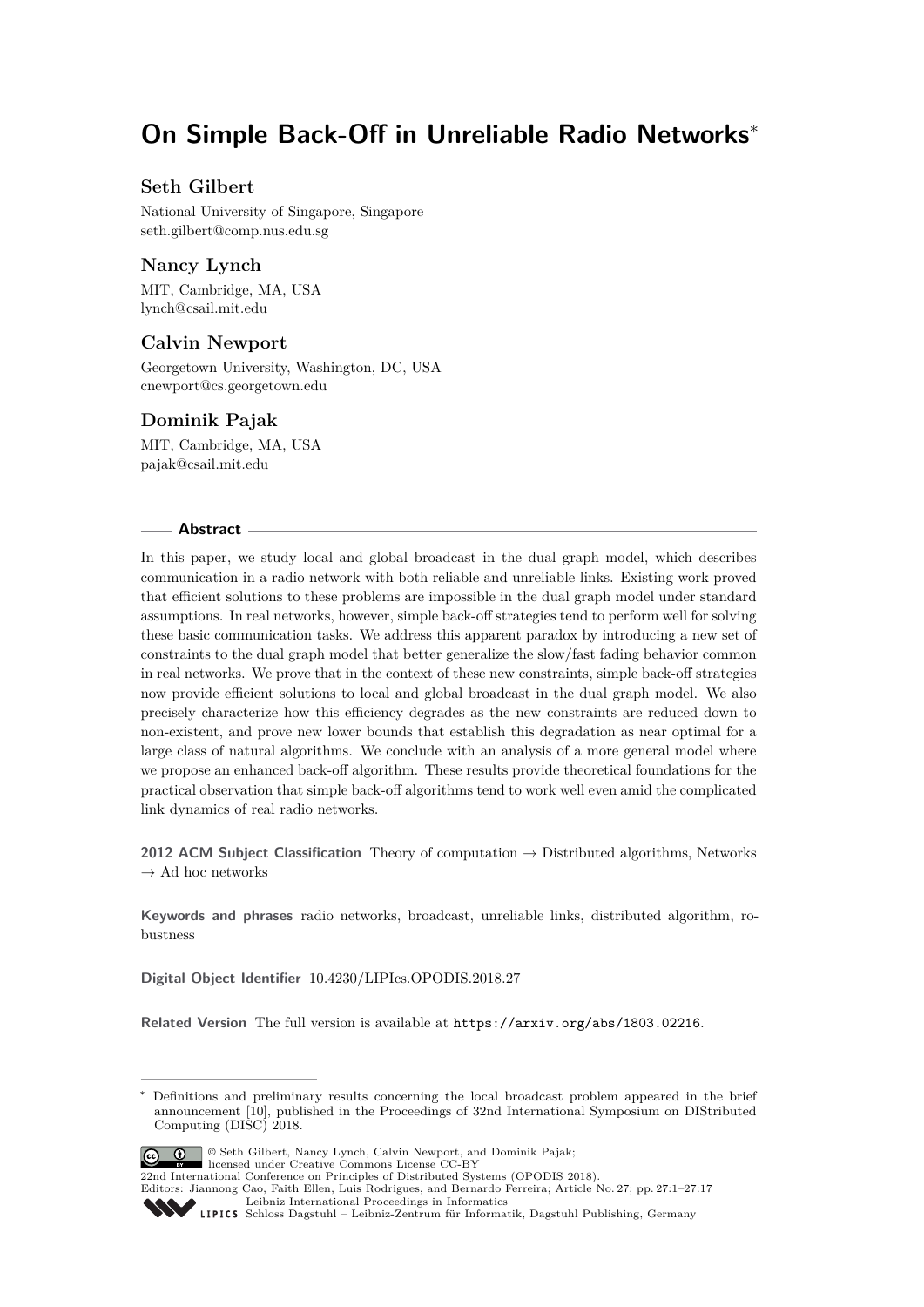### **27:2 On Simple Back-Off in Unreliable Radio Networks**

# **1 Introduction**

In this paper, we study upper and lower bounds for efficient broadcast in the dual graph radio network model  $[4, 11, 12, 3, 6, 5, 8, 7, 14, 9]$  $[4, 11, 12, 3, 6, 5, 8, 7, 14, 9]$  $[4, 11, 12, 3, 6, 5, 8, 7, 14, 9]$  $[4, 11, 12, 3, 6, 5, 8, 7, 14, 9]$  $[4, 11, 12, 3, 6, 5, 8, 7, 14, 9]$  $[4, 11, 12, 3, 6, 5, 8, 7, 14, 9]$  $[4, 11, 12, 3, 6, 5, 8, 7, 14, 9]$  $[4, 11, 12, 3, 6, 5, 8, 7, 14, 9]$  $[4, 11, 12, 3, 6, 5, 8, 7, 14, 9]$  $[4, 11, 12, 3, 6, 5, 8, 7, 14, 9]$  $[4, 11, 12, 3, 6, 5, 8, 7, 14, 9]$  $[4, 11, 12, 3, 6, 5, 8, 7, 14, 9]$  $[4, 11, 12, 3, 6, 5, 8, 7, 14, 9]$  $[4, 11, 12, 3, 6, 5, 8, 7, 14, 9]$  $[4, 11, 12, 3, 6, 5, 8, 7, 14, 9]$  $[4, 11, 12, 3, 6, 5, 8, 7, 14, 9]$  $[4, 11, 12, 3, 6, 5, 8, 7, 14, 9]$  $[4, 11, 12, 3, 6, 5, 8, 7, 14, 9]$  $[4, 11, 12, 3, 6, 5, 8, 7, 14, 9]$ , a dynamic network model that describes wireless communication over both reliable and unreliable links. As argued in previous studies of this setting, including unpredictable link behavior in theoretical wireless network models is important because in real world deployments radio links are often quite dynamic.

**The Back-Off Paradox.** Existing papers [\[12,](#page-15-3) [8,](#page-15-7) [14\]](#page-16-1) proved that it is impossible to solve standard broadcast problems efficiently in the dual graph model without the addition of strong extra assumptions (see related work). In real radio networks, however, which suffer from the type of link dynamics abstracted by the dual graph model, simple back-off strategies tend to perform quite well. These dueling realities seem to imply a dispiriting gap between theory and practice: basic communication tasks that are easily solved in real networks are impossible when studied in abstract models of these networks.

*What explains this paradox?* This paper tackles this fundamental question.

As detailed below, we focus our attention on the *adversary* entity that decides which unreliable links to include in the network topology in each round of an execution in the dual graph model. We introduce a new type of adversary with constraints that better generalize the dynamic behavior of real radio links. We then reexamine simple back-off strategies originally introduced in the standard radio network model [\[2\]](#page-15-10) (which has only reliable links), and prove that for reasonable parameters, these simple strategies *now do* guarantee efficient communication in the dual graph model combined with our new, more realistic adversary.

We also detail how this performance degrades toward the existing dual graph lower bounds as the new constraints are reduced toward non-existent, and prove lower bounds that establish these bounds to be near tight for a large and natural class of back-off strategies. Finally, we perform investigations of even more general (and therefore more difficult) variations of this new style of adversary that continue to underscore the versatility of simple back-off strategies.

We argue that these results help resolve the back-off paradox described above. When unpredictable link behavior is modeled properly, predictable algorithms prove to work surprisingly well.

**The Dual Graph Model.** The dual graph model describes a radio network topology with two graphs,  $G = (V, E)$  and  $G' = (V, E')$ , where  $E \subseteq E'$ , V corresponds to the wireless devices, *E* corresponds to reliable (high quality) links, and  $E' \setminus E$  corresponds to unreliable (quality varies over time) links. In each round, all edges from *E* are included in the network topology. Also included is an additional subset of edges from  $E' \setminus E$ , chosen by an *adversary*. This subset can change from round to round. Once the topology is set for the round, the model implements the standard communication rules from the classical radio network model: a node *u* receives a message broadcast by its neighbor *v* in the topology if and only if *u* decides to receive and *v* is its only neighbor broadcasting in the round.

We emphasize that the abstract models used in the sizable literature studying distributed algorithms in wireless settings do not claim to provide high fidelity representations of real world radio signal communication. They instead each capture core dynamics of this setting, enabling the investigation of fundamental algorithmic questions. The well-studied radio network model, for example, provides a simple but instructive abstraction of message loss due to collision. The dual graph model generalizes this abstraction to also include network topology dynamics. Studying the gaps between these two models provides insight into the hardness induced by the types of link quality changes common in real wireless networks.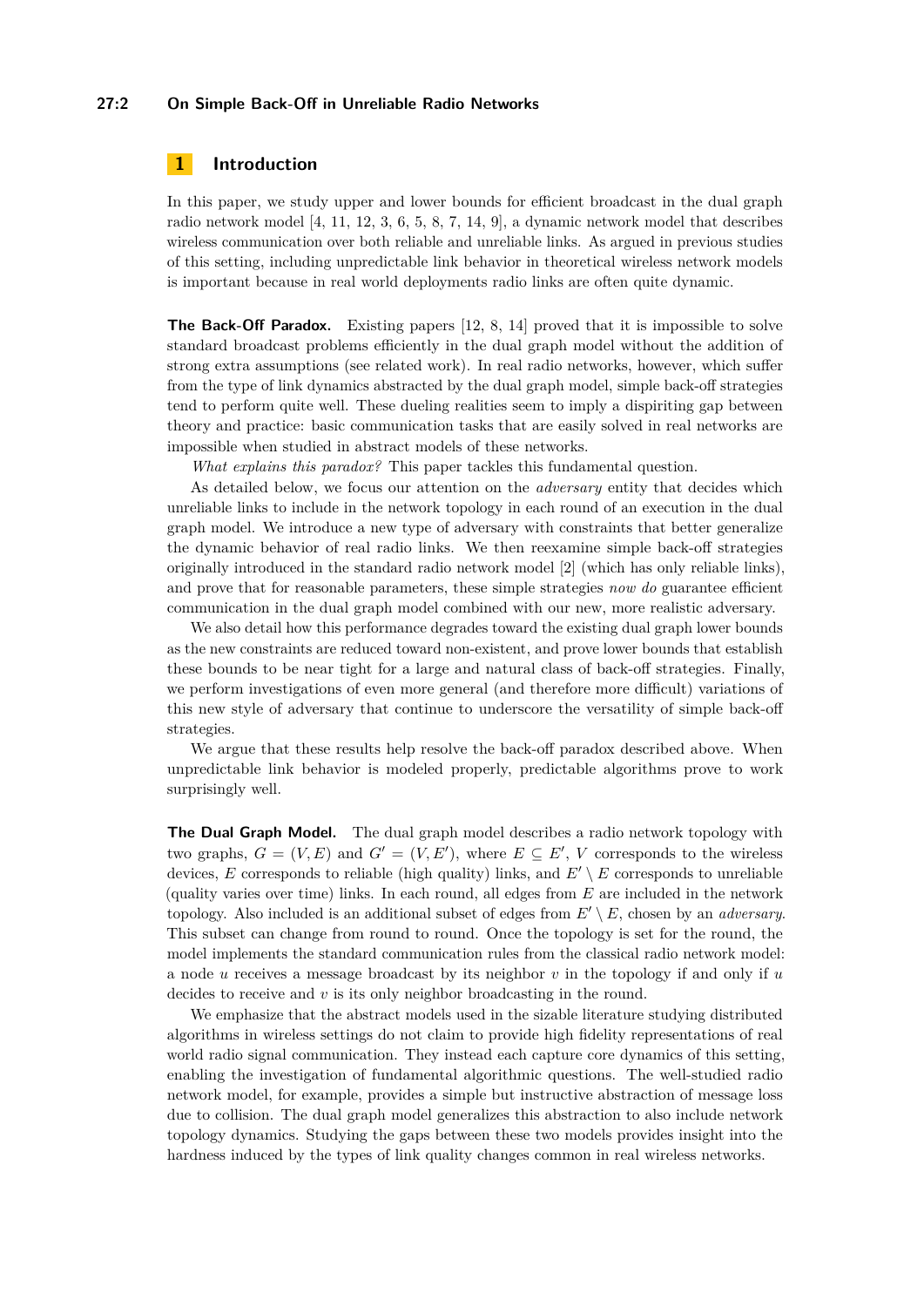**The Fading Adversary.** Existing studies of the dual graph model focused mainly on the information about the algorithm known to the model adversary when it makes its edge choices. In this paper, we place additional constraints on how these choices are generated.

In more detail, in each round, the adversary independently draws the set of edges from  $E' \setminus E$  to add to the topology from some probability distribution defined over this set. We do not constrain the properties of the distributions selected by the adversary. Indeed, it is perfectly valid for the adversary in a given round to use a point distribution that puts the full probability mass on a single subset, giving it full control over its selection for the round. We also assume the algorithm executing in the model has no advance knowledge of the distributions used by the adversary.

We do, however, constrain how often the adversary can change the distribution from which it selects these edge subsets. In more detail, we parameterize the model with a *stability factor*,  $\tau \geq 1$ , and restrict the adversary to changing the distribution it uses at most once every  $\tau$  rounds. For  $\tau = 1$ , the adversary can change the distribution in every round, and is therefore effectively unconstrained and behaves the same as in the existing dual graph studies. On the other extreme, for  $\tau = \infty$ , the adversary is now quite constrained in that it must draw edges independently from the same distribution for the entire execution. As detailed below, we find  $\tau \approx \log \Delta$ , for local neighborhood size  $\Delta$ , to be a key threshold after which efficient communication becomes tractable.

Notice, these constraints do not prevent the adversary from inducing large amounts of changes to the network topology from round to round. For non-trivial  $\tau$  values, however, they do require changes that are nearby in time to share some underlying stochastic structure. This property is inspired by the general way wireless network engineers think about unreliability in radio links. In their analytical models of link behavior (used, for example, to analyze modulation or rate selection schemes, or to model signal propagation in simulation), engineers often assume that in the short term, changes to link quality come from sources like noise and multi-path effects, which can be approximated by independent draws from an underlying distribution (Gaussian distributions are common choices for this purpose). Long term changes, by contrast, can come from modifications to the network environment itself, such as devices moving, which do not necessarily have an obvious stochastic structure, but unfold at a slower rate than short term fluctuations.

In our model, the distribution used in a given round captures short term changes, while the adversary's arbitrary (but rate-limited) changes to these distributions over time capture long term changes. Because these general types of changes are sometimes labeled *short/fast fading* in the systems literature (e.g., [\[16\]](#page-16-2)), we call our new adversary a *fading adversary*.

**Our Results and Related Work.** In this paper, we study both *local* and *global* broadcast. The local version of this problems assumes some subset of devices in a dual graph network are provided broadcast messages. The problem is solved once each receiver that neighbors a broadcaster in *E* receives at least one message. The global version assumes a single broadcaster starts with a message that it must disseminate to the entire network. Below we summarize the relevant related work on these problems, and the new bounds proved in this paper. We conclude with a discussion of the key ideas behind these new results.

*Related Work.* In the standard radio network model, which is equivalent to the dual graph model with  $E = E'$ , Bar-Yehuda et al. [\[2\]](#page-15-10) demonstrate that a simple randomized back-off strategy called *Decay* solves local broadcast in  $O(\log^2 n)$  rounds and global broadcast in  $O(D \log n + \log^2 n)$  rounds, where  $n = |V|$  is the network size and *D* is the diameter of *G*. Both results hold with high probability in *n*, and were subsequently proved to be optimal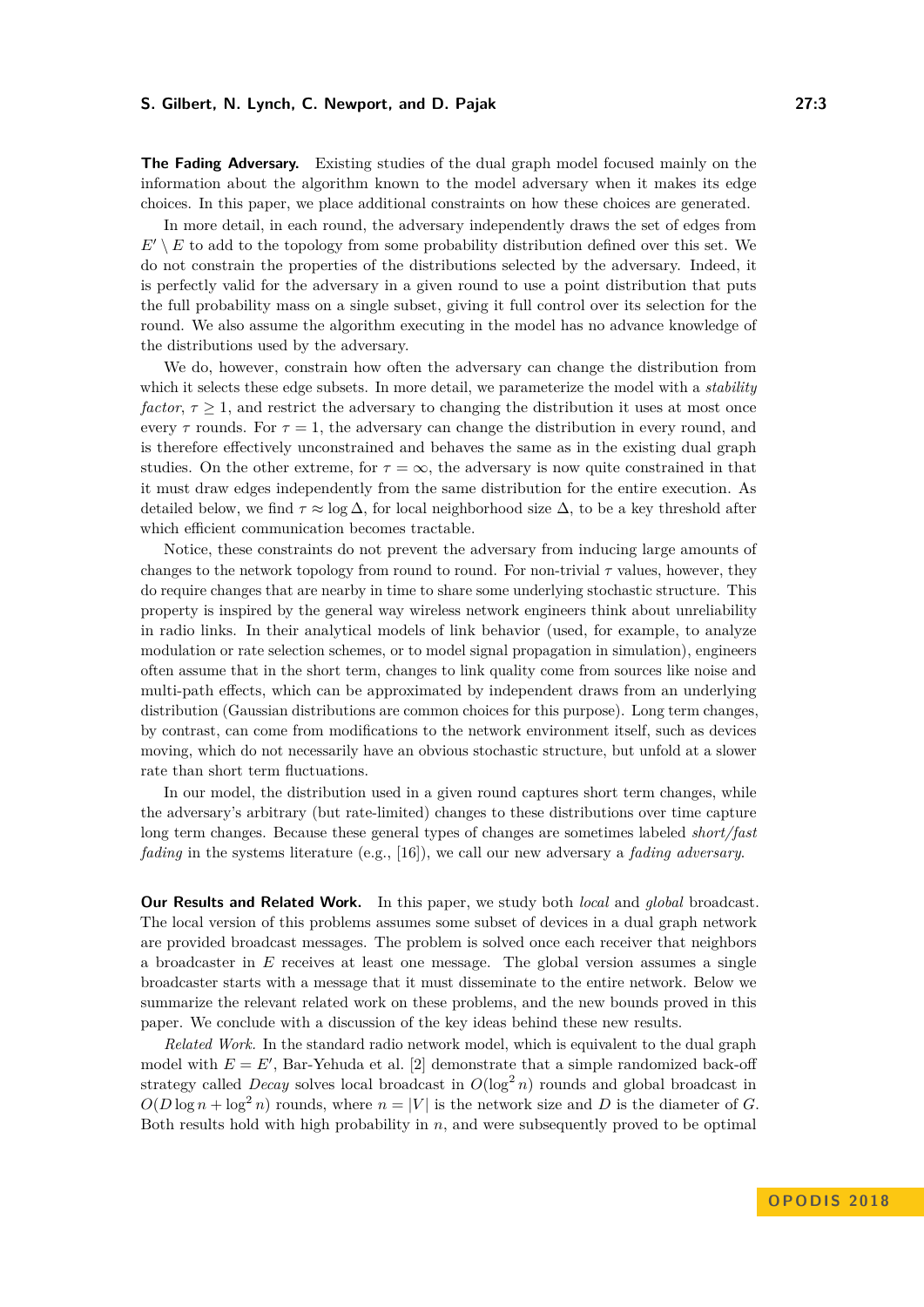#### **27:4 On Simple Back-Off in Unreliable Radio Networks**

<span id="page-3-2"></span>

| <b>Table 1</b> A summary of the upper and lower bounds proved in this paper, along with pointers          |
|-----------------------------------------------------------------------------------------------------------|
| to the corresponding theorems. In the following, n is the network size, $\Delta \leq n$ is an upper bound |
| on local neighborhood size, D is the (reliable link) network diameter, and $\tau$ is the stability factor |
| constraining the adversary.                                                                               |

| Problem                                                                                                                                                                                                                                                                                                                 | Time                                                                                                                                                                                                                                                                                                                                                                                                                                                                      | Prob.         | <b>Remarks</b>                                            | Ref.   |
|-------------------------------------------------------------------------------------------------------------------------------------------------------------------------------------------------------------------------------------------------------------------------------------------------------------------------|---------------------------------------------------------------------------------------------------------------------------------------------------------------------------------------------------------------------------------------------------------------------------------------------------------------------------------------------------------------------------------------------------------------------------------------------------------------------------|---------------|-----------------------------------------------------------|--------|
| d<br>$\frac{d}{\sqrt{\left(\frac{\Delta^{1/\bar{\tau}} \cdot \bar{\tau}^2}{\log \Delta} \cdot \log\left(1/\epsilon\right)\right)}}$<br>$\frac{\Omega\left(\frac{\Delta^{1/\bar{\tau}} \cdot \bar{\tau}^2}{\log \Delta}\right)}{\Omega\left(\frac{\Delta^{1/\bar{\tau}} \tau^2}{\log \Delta}\right)}$<br>Local broadcast |                                                                                                                                                                                                                                                                                                                                                                                                                                                                           |               | $1-\epsilon \quad \bar{\tau} = \min\{\tau, \log \Delta\}$ | Thm 6  |
|                                                                                                                                                                                                                                                                                                                         |                                                                                                                                                                                                                                                                                                                                                                                                                                                                           | $\frac{1}{2}$ | $\tau \in O(\log \Delta)$                                 | Thm 7  |
|                                                                                                                                                                                                                                                                                                                         |                                                                                                                                                                                                                                                                                                                                                                                                                                                                           | $\frac{1}{2}$ | $\tau \in O(\log \Delta / \log \log \Delta)$              | Thm 8  |
| Global broadcast                                                                                                                                                                                                                                                                                                        |                                                                                                                                                                                                                                                                                                                                                                                                                                                                           |               |                                                           | Thm 9  |
|                                                                                                                                                                                                                                                                                                                         | $\begin{array}{ll} \displaystyle {\cal O}\left((D+\log(n/\epsilon))\cdot\frac{\Delta^{1/\bar{\tau}}\bar{\tau}^2}{\log\Delta}\right) & 1-\epsilon\qquad \bar{\tau}=\min\{\tau,\log\Delta\}\\ \displaystyle {\Omega}\left(D\cdot\frac{\Delta^{1/\tau}\tau}{\log\Delta}\right) & \frac{1}{2} & \tau\in O(\log\Delta)\\ \displaystyle {\Omega}\left(D\cdot\frac{\Delta^{1/\tau}\tau^2}{\log\Delta}\right) & \frac{1}{2} & \tau\in O(\log\Delta/\log\log\alpha)\\ \end{array}$ |               |                                                           | Thm 10 |
|                                                                                                                                                                                                                                                                                                                         |                                                                                                                                                                                                                                                                                                                                                                                                                                                                           |               | $\tau \in O(\log \Delta / \log \log \Delta)$              | Thm 10 |

or near optimal<sup>[1](#page-3-0)</sup> [\[1,](#page-15-11) [13,](#page-16-3) [15\]](#page-16-4). In [\[11,](#page-15-2) [12\]](#page-15-3), it is proved that global broadcast (with constant diameter), and local broadcast require  $\Omega(n)$  rounds to solve with reasonable probability in the dual graph model with an offline adaptive adversary controlling the unreliable edge selection, while [\[8\]](#page-15-7) proves that  $\Omega(n/\log n)$  rounds are necessary for both problems with an online adaptive adversary. As also proved in [\[8\]](#page-15-7): even with the weaker oblivious adversary, branch diaptive adversary. As also proved in [0]. Even while the weaker bonvious adversary local broadcast requires  $\Omega(\sqrt{n}/\log n)$  rounds, whereas global broadcast *can* be solved in an efficient  $O(D \log (n/D) + \log^2 n)$  rounds, but only if the broadcast message is sufficiently large to contain enough shared random bits for all nodes to use throughout the execution. In [\[14\]](#page-16-1), an efficient algorithm for local broadcast with an oblivious adversary is provided given the assumption of geographic constraints on the dual graphs, enabling complicated clustering strategies that allow nearby devices to coordinate randomness.

*New Results.* In this paper, we turn our attention to local and global broadcast in the dual graph model with a fading adversary constrained by some stability factor *τ* (unknown to the algorithm). We start by considering upper bounds for a simple back-off style strategy inspired by the *decay* routine from [\[2\]](#page-15-10). This routine has broadcasters simply cycle through a fixed set of broadcast probabilities in a synchronized manner (all broadcasters use the same probability in the same round). We prove that this strategy solves local broadcast with probability at least  $1 - \epsilon$ , in  $O\left(\frac{\Delta^{1/\bar{\tau}} \cdot \bar{\tau}^2}{\log \Delta} \cdot \log(1/\epsilon)\right)$  rounds, where  $\Delta$  is an upper bound on local neighborhood size, and  $\bar{\tau} = \min{\tau, \log \Delta}$ .

Notice, for  $\tau > \log \Delta$  this bound simplifies to  $O(\log \Delta \log (1/\epsilon))$ , matching the optimal results from the standard radio network model.[2](#page-3-1) This performance, however, degrades toward the polynomial lower bounds from the existing dual graph literature as *τ* reduces from log ∆ toward a minimum value of 1. We show this degradation to be near optimal by proving that *any* local broadcast algorithm that uses a fixed sequence of broadcast probabilities requires  $\Omega(\Delta^{1/\tau} \tau / \log \Delta)$  rounds to solve the problem with probability 1/2 for a given *τ*. For  $\tau \in O(\log \Delta/\log \log \Delta)$ , we refine this bound further to  $\Omega(\Delta^{1/\tau} \tau^2/\log \Delta)$ , matching our upper bound within constant factors.

<span id="page-3-0"></span>The broadcast algorithm from [\[2\]](#page-15-10) requires  $O(D \log n + \log^2 n)$  rounds, whereas the corresponding lower bound is  $\Omega(D\log(n/D) + \log^2 n)$ . This gap was subsequently closed by a tighter analysis of a natural variation of the simple *Decay* strategy used in [\[2\]](#page-15-10)

<span id="page-3-1"></span><sup>&</sup>lt;sup>2</sup> To make it match exactly, set  $\Delta = n$  and  $\epsilon = 1/n$ , as is often assumed in this prior work.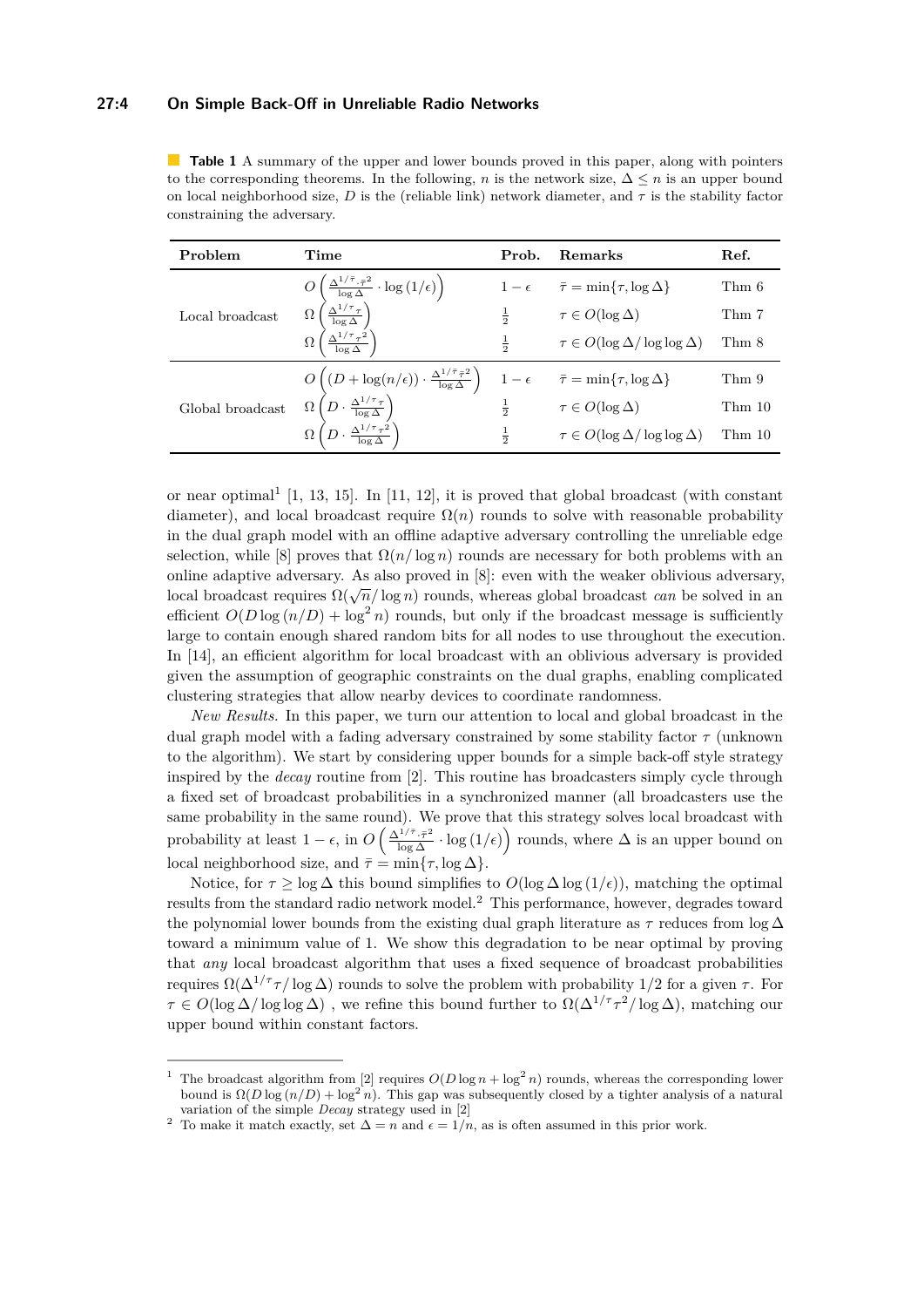We next turn our attention to global broadcast. We consider a straightforward global broadcast algorithm that uses our local broadcast strategy as a subroutine. We prove that this algorithm solves global broadcast with probability at least  $1 - \epsilon$ , in  $O(D + \log(n/\epsilon))$  $\Delta^{1/\bar{\tau}}\bar{\tau}^2/\log \Delta$ ) rounds, where *D* is the diameter of *G*, and  $\bar{\tau} = \min\{\tau, \log \Delta\}$ . Notice, for  $\tau \geq \log \Delta$  this bound reduces to  $O(D \log \Delta + \log \Delta \log (1/\epsilon))$ , matching the near optimal result from the standard radio network model. As with local broadcast, we also prove the degradation of this performance as  $\tau$  shrinks to be near optimal. (See Table [1](#page-3-2) for a summary of these results and pointers to where they are proved in this paper.)

Finally we consider the generalized model when we allow correlation between the distributions selected by the adversary within a given stable period of *τ* rounds. It turns out that in the case of arbitrary correlations any simple algorithm needs time  $\Omega(\sqrt{\Delta}/l)$  if it it uses only cycles of length *l*. In particular any our previous algorithms would require time  $\Omega(\sqrt{\Delta}/\log{\Delta})$  in the model with arbitrary correlations. The adversary construction in this lower bound requires large changes in the degree of a node in successive steps. Such changes are unlikely in real networks thus we propose a restricted version of the adversary. We assume that the expected change in the degree of any node can be at most  $\Delta^{1/(\bar{\tau}(1-o(1))})$ . With such restriction it is again possible to propose a simple, but slightly enhanced, back-off strategy (with a short cycle of probabilities) that works efficiently in time  $O(\Delta^{1/\bar{\tau}} \cdot \bar{\tau} \cdot \log(1/\epsilon)).$ 

*Technique Discussion.* Simple back-off strategies can be understood as experimenting with different *guesses* at the amount of contention afflicting a given receiver. If the network topology is static, this contention is fixed, therefore so is the *right* guess. A simple strategy cycling through a reasonable set of guesses will soon arrive at this right guess – giving the message a good chance of propagating.

The existing lower bounds in the dual graph setting deploy an adversary that changes the topology in each round to specifically thwart that round's guess. In this way, the algorithm never has the right guess for the current round so its probability of progress is diminished. The fading adversary, by contrast, is prevented from adopting this degenerate behavior because it is required to stick with the same distribution for *τ* consecutive rounds. An important analysis at the core of our upper bounds reveals that any fixed distribution will be associated with a right guess defined with respect to the details of that distribution. If *τ* is sufficiently large, our algorithms are able to experiment with enough guesses to hit on this right guess before the adversary is able to change the distribution.

More generally speaking, the difficulty of broadcast in the previous dual graph studies was *not* due to the ability of the topology to change dramatically from round to round (which can happen in practice), but instead due to the model's ability to precisely tune these changes to thwart the algorithm (a behavior that is hard to motivate). The dual graph model with the fading adversary preserves the former (realistic) behavior while minimizing the latter (unrealistic) behavior.

## **2 Model and Problem**

We study the dual graph model of unreliable radio networks. This model describes the network topology with two graphs  $G = (V, E)$  and  $G' = (V, E')$ , where  $E \subseteq E'$ . The  $n = |V|$ vertices in *V* correspond to the wireless devices in the network, which we call *nodes* in the following. The edge in *E* describe reliable links (which maintain a consistently high quality), while the edges in  $E' \setminus E$  describe unreliable links (which have quality that can vary over time). For a given dual graph, we use  $\Delta$  to describe the maximum degree in  $G'$ , and  $D$  to describe the diameter of *G*.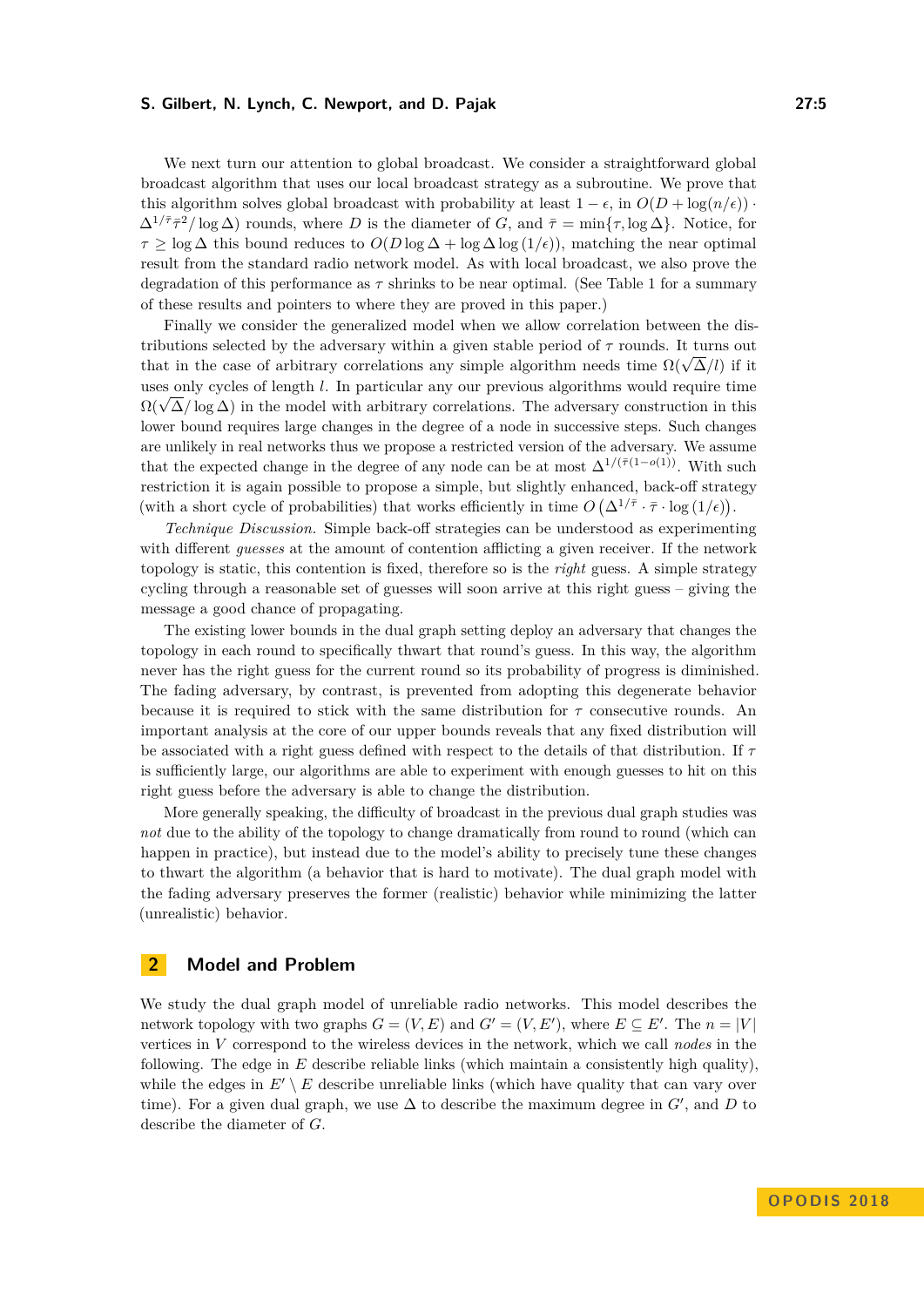#### **27:6 On Simple Back-Off in Unreliable Radio Networks**

Time proceeds in synchronous rounds that we label 1, 2, 3... For each round  $r \geq 1$ , the network topology is described by  $G_r = (V, E_r)$ , where  $E_r$  contains all edges in  $E$  plus a subset of the edges in  $E' \setminus E$ . The subset of edges from  $E' \setminus E$  are selected by an *adversary*. The graph *G<sup>r</sup>* can be interpreted as describing the high quality links during round *r*. That is, if  $\{u, v\} \in E_r$ , this mean the link between *u* and *v* is strong enough that *u* could deliver a message to *v*, or garble another message being sent to *v* at the same time.

With the topology  $G_r$  established for the round, behavior proceeds as in the standard radio network model. That is, each node  $u \in V$  can decide to transmit or receive. If *u* transmits, it learns nothing about other messages transmitted in the round (i.e., the radios are half-duplex). If *u* receives and exactly one neighbor *v* of *u* in *E<sup>r</sup>* transmits, then *u* receives *v*'s message. If *u* receives and two or more neighbors in *E<sup>r</sup>* transmit, *u* receives nothing as the messages are lost due to collision. If *u* receives and no neighbor transmits, *u* also receives nothing. We assume *u* does not have collision detection, meaning it cannot distinguish between these last two cases.

**The Fading Adversary.** A key assumption in studying the dual graph model are the constraints placed on the adversary that selects the unreliable edges to include in the network topology in each round. In this paper, we study a new set of constraints inspired by real network behavior. In more detail, we parameterize the adversary with a *stability factor* that we represent with an integer  $\tau \geq 1$ . In each round, the adversary must draw the subset of edges (if any) from  $E' \setminus E$  to include in the topology from a distribution defined over these edges. The adversary selects which distributions it uses. Indeed, we assume it is *adaptive* in the sense that it can wait until the beginning of a given round before deciding the distribution it will use in that round, basing its decision on the history of the nodes' transmit/receive behavior up to this point, including the previous messages they send, but not including knowledge of the nodes' private random bits.

The adversary is constrained, however, in that it can change this distribution at most once every  $\tau$  rounds. On one extreme, if  $\tau = 1$ , it can change the distribution in every round and is effectively unconstrained in its choices. On the other other extreme, if  $\tau = \infty$ , it must stick with the same distribution for every round. For most of this paper, we assume the draws from these distributions are independent in each round. Toward the end, however, we briefly discuss what happens when we generalize the model to allow more correlations.

As detailed in the introduction, because these constraints roughly approximate the fast/slow fading behavior common in the study of real wireless networks, we call a dual graph adversary constrained in this manner a *fading adversary*.

**Problem.** In this paper, we study both the *local* and *global* broadcast problems. The local broadcast problem assumes a set  $B \subseteq V$  of nodes are provided with a message to broadcast. Each node can receive a unique message. Let  $R \subseteq V$  be the set of nodes in V that neighbor at least one node in *B* in *E*. The problem is solved once every node in *R* has received at least one message from a node in *B*. We assume all nodes in *B* start the execution during round 1, but do not require that *B* and *R* are disjoint (i.e., broadcasters can also be receivers). The global broadcast problem, by contrast, assumes a single source node in *V* is provided a broadcast message during round 1. The problem is solved once all nodes have received this message. Notice, local broadcast solutions are often used as subroutines to help solve global broadcast.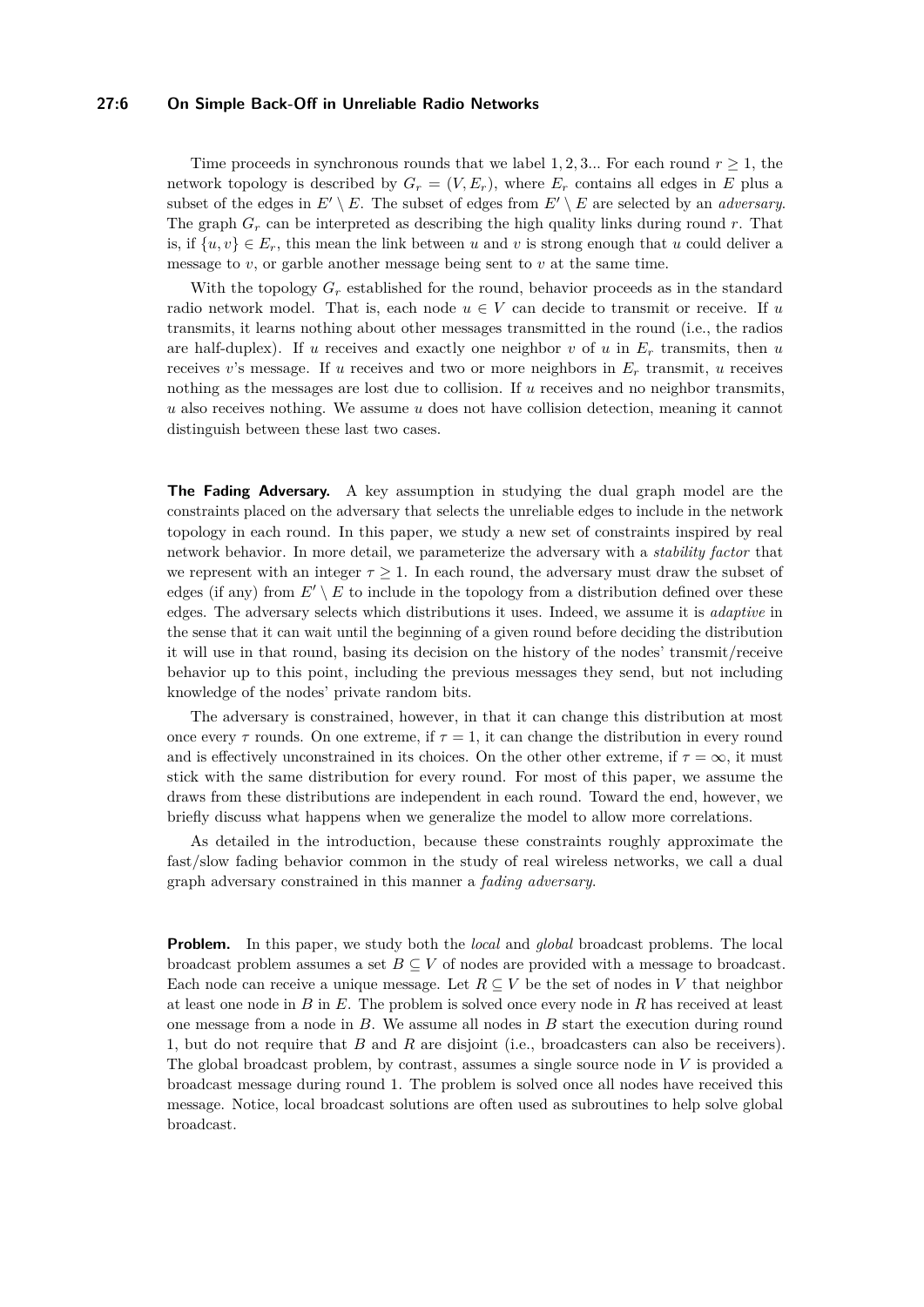**Uniform Algorithms.** The broadcast upper and lower bounds we study in this paper focus on *uniform algorithms*, which require nodes to make their probabilistic transmission decisions according to a predetermined sequence of broadcast probabilities that we express as a repeating cycle,  $(p_1, p_2, ..., p_k)$  of *k* probabilities in synchrony. In studying global broadcast, we assume that on first receiving a message, a node can wait to start making probabilistic transmission decisions until the cycle resets. We assume these probabilities can depend on  $n$ , ∆ and *τ* (or worst-case bounds on these values).

In uniform algorithms in the model with fading adversary an important parameter of any node *v* is its *effective degree* in step *t* denoted by  $d_t(v)$  and defined as the number of nodes *w* such that  $(v, w) \in E_t$  and *w* has a message to transmit (i.e., participates in step *t*).

As mentioned in the introduction, uniform algorithms, such as the *decay* strategy from [\[2\]](#page-15-10), solve local and global broadcast with optimal efficiency in the standard radio network model. A major focus of this paper is to prove that they work well in the dual graph model as well, if we assume a fading adversary with a reasonable stability factor.

The fact that our lower bounds assume the algorithms are uniform technically weaken the results, as there might be more efficient non-uniform strategies. In the standard radio network model, however, this does not prove to be the case: uniform algorithms for local and global broadcast match lower bounds that hold for all algorithms (c.f., discussion in [\[15\]](#page-16-4)).

# <span id="page-6-0"></span>**3 Local broadcast**

We begin by studying upper and lower bounds for the local broadcast problem. Our upper bound performs efficiently once the stability factor *τ* reaches a threshold of log ∆. As *τ* decreases toward a minimum value of 1, this efficiency degrades rapidly. Our lower bounds capture that this degradation for small  $\tau$  is unavoidable for uniform algorithms. In the following we use the notation  $\bar{\tau} = \min\{\tau, \lceil \log \Delta \rceil\}$ . By log *n* we will always denote logarithm at base 2 and by ln *n* the natural logarithm.

# **3.1 Upper Bound**

All uniform local broadcast algorithms behave in the same manner: the nodes in *B* repeatedly broadcast according to fixed cycle of *k* broadcast probabilities. We formalize this strategy with algorithm RLB (Robust Local Broadcast) described below. We break out Uniform into its own procedure as we later reuse it in our improved algorithm:

| 1 Procedure: Uniform $(k, p_1, p_2, \ldots, p_k)$ |                                                        |                | $\frac{1}{r}$ 1 Algorithm: RLB $(r, \bar{\tau})$                                                                                                                                                                                                                                                                                                                                                                                                                                                                              |  |  |
|---------------------------------------------------|--------------------------------------------------------|----------------|-------------------------------------------------------------------------------------------------------------------------------------------------------------------------------------------------------------------------------------------------------------------------------------------------------------------------------------------------------------------------------------------------------------------------------------------------------------------------------------------------------------------------------|--|--|
| 2 for $i = 1, 2, , k$ do                          |                                                        |                | $\begin{array}{c} \mathbf{p} \mid \mathbf{p} \mathbf{p} \mathbf{p} \mathbf{p} \leftarrow \mathbf{p} \mathbf{p} \leftarrow \mathbf{p} \mathbf{p} \mathbf{p} \leftarrow \mathbf{p} \leftarrow \mathbf{p} \mathbf{p} \leftarrow \mathbf{p} \leftarrow \mathbf{p} \leftarrow \mathbf{p} \leftarrow \mathbf{p} \leftarrow \mathbf{p} \leftarrow \mathbf{p} \leftarrow \mathbf{p} \leftarrow \mathbf{p} \leftarrow \mathbf{p} \leftarrow \mathbf{p} \leftarrow \mathbf{p} \leftarrow \mathbf{p} \leftarrow \mathbf{p} \leftarrow \$ |  |  |
|                                                   | <b>3</b> if has message then                           |                |                                                                                                                                                                                                                                                                                                                                                                                                                                                                                                                               |  |  |
|                                                   | 4     with probability $p_i$ <b>Transmit</b> otherwise |                | $\overline{\phantom{a}}$ <b>s</b> repeat <i>r</i> times                                                                                                                                                                                                                                                                                                                                                                                                                                                                       |  |  |
|                                                   | Listen                                                 | $\overline{4}$ | Uniform                                                                                                                                                                                                                                                                                                                                                                                                                                                                                                                       |  |  |
| else Listen                                       |                                                        |                | $(\bar{\tau}, p_1, p_2, \ldots, p_{\bar{\tau}})$                                                                                                                                                                                                                                                                                                                                                                                                                                                                              |  |  |
|                                                   |                                                        |                |                                                                                                                                                                                                                                                                                                                                                                                                                                                                                                                               |  |  |

Before we prove the complexity of RLB we will show two useful properties of any uniform algorithm. Let  $R_t^{(v)}$  denote the event that *v* receives a message from its neighbor in step *t*.

<span id="page-6-1"></span>**Example 1.** For any uniform algorithm and any node  $v$  and step  $t$  if  $d_t(v) > 0$  and the *algorithm uses in step t probability*  $p \leq 1/2$ , then  $\Pr\left[R_t^{(v)}\right] \geq \frac{p \cdot d_t(v)}{(2e)^{p \cdot d_t}}$  $\frac{p \cdot d_t(v)}{(2e)^{p \cdot d_t(v)}}$ 

**Proof.** For this to happen exactly one among  $d_t(v)$  neighbors of *v* has to transmit and *v* must not transmit. Node *v* does not transmit with probability  $1 - p$  if it has the message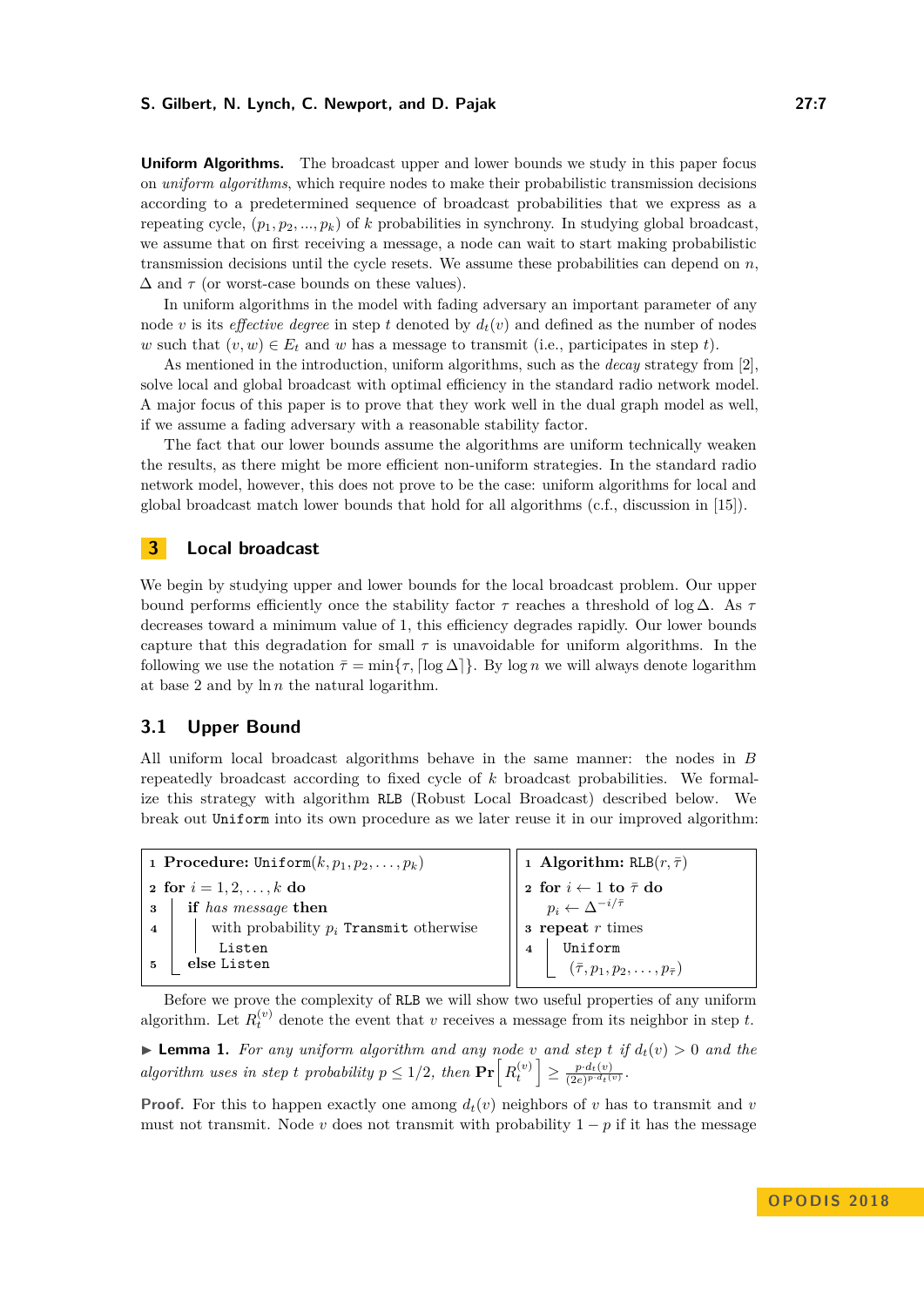#### **27:8 On Simple Back-Off in Unreliable Radio Networks**

and clearly with probability 1 if it has the message. Denote by  $\alpha = p \cdot d_t(v)$ . We have

$$
\mathbf{Pr}\Big[R_t^{(v)}\Big] \geq pd_t(v) \cdot (1-p)^{d_t(v)} = \alpha \cdot \left(1 - \frac{\alpha}{d_t(v)}\right)^{d_t(v)} \n= \alpha \left(\left(1 - \frac{\alpha}{d_t(v)}\right)^{d_t(v)/\alpha - 1} \cdot (1-p)\right)^{\alpha} \geq \alpha (e^{-1}(1-p))^{\alpha} \geq \frac{\alpha}{(2e)^{\alpha}}.
$$

 $\blacktriangleright$  **Lemma 2.** For any uniform algorithm, node *v* and step *t* if  $d_t(v) > 0$ :

$$
\mathbf{Pr}\Big[R_t^{(v)}\mid d_t(v) \in [d_1, d_2]\Big] \ge \min\left\{\mathbf{Pr}\Big[R_t^{(v)}\mid d_t(v) = d_1\Big], \mathbf{Pr}\Big[R_t^{(v)}\mid d_t(v) = d_2\Big]\right\}.
$$

 $\blacktriangleleft$ 

**Proof.** If the algorithm uses probability *p* in step *t* then  $\Pr\left[R_t^{(v)}\right] = pd_t(v)(1-p)^{d_t(v)}$ . Seeing this expression as a function of  $d_t(v)$  we can compute the derivative and obtain that this function has a single maximum in  $d_t(v) = 1/(\ln(1/(1-p)))$ . Hence if we restrict  $d_t(v)$ to be within a certain interval, then value of the function is lower bounded by the minimum at the endpoints of the interval.

Our upper bound analysis leverages the following useful lemma which can be shown by induction on  $n$  (the left side is also known as the Weierstrass Product Inequality):

<span id="page-7-0"></span>▶ **Lemma 3.** *For any*  $x_1, x_2, \ldots, x_n$  *such that*  $0 \le x_i \le 1$ *:* 

$$
1 - \sum_{i=1}^{n} x_i \le \prod_{i=1}^{n} (1 - x_i) \le 1 - \sum_{i=1}^{n} x_i + \sum_{1 \le i < j \le n} x_i x_j.
$$

To begin our analysis, we focus on the behavior of our algorithm with respect to a single receiver when we use the transmit probability sequence  $p_1, p_2, ..., p_{\bar{\tau}}$ , where  $\bar{\tau} = \min\{\tau, \lceil \log \Delta \rceil\}$ , and  $p_i = \Delta^{-i/\bar{\tau}}$ .

<span id="page-7-1"></span>**► Lemma 4.** Fix any receiver  $u \in R$  and error bound  $\epsilon > 0$ . It follows: RLB(2[ln(1/ $\epsilon$ )] · [4e ·  $\Delta^{1/\overline{\tau}}$ ,  $\bar{\tau}$ ) *delivers* a message to *u* with probability at least  $1 - \epsilon$  in time  $O(\Delta^{1/\overline{\tau}} \bar{\tau} \log(1/\epsilon))$ .

**Proof.** It is sufficient to prove the claim for  $\tau \leq \log \Delta$ . For  $\tau > \log \Delta$  we use the algorithm for  $\tau = \log \Delta$ . Note that any algorithm that is correct for some  $\tau$  must also work for any larger  $\tau$  because the adversary may not choose to change the distribution as frequently as it is permitted to. In the case where  $\tau \leq \log \Delta$  we get that  $\Delta^{1/\tau} \geq 2$ .

We want to show that if the nodes from  $N_u \cap B$  execute procedure Uniform $(\tau, p_1, \ldots, p_\tau)$ twice, then *u* receives some message with probability at least  $\log \Delta/(2e\Delta^{1/\tau}\tau)$ . Every time we execute Uniform twice, we have a total of  $2\tau$  consecutive time slots out of which, by the definition of our model, at least  $\tau$  consecutive slots have the same distribution of the additional edges and moreover stations try all the probabilities  $p_1, p_2, \ldots, p_\tau$  (not necessarily in this order). Let *T* denote the set of these  $\tau$  time slots and for  $i = 1, 2, \ldots, \tau$  let  $t_i \in T$ be the step in which probability  $p_i$  is used. We also denote the distribution used in steps from set *T* by  $\mathcal{E}^{(T)}$ . Hence we can denote the edges between *u* and its neighbors that have some message by  $E_{part} = \{(u, b) : b \in B\} \cap E'$ . We know that the edge sets are chosen independently from the same distribution:  $E_t \sim \mathcal{E}^{(\mathcal{T})}$  for  $t \in \mathcal{T}$ . Let us denote by  $X_t = |E_t \cap E_{part}|$  the random variable being the number of neighbors that are connected to *u* in step *t* and belong to *B*. For each *i* from 1 to  $\tau$  we define  $q_i = \Pr\left[\Delta^{(i-1)/\tau} < X_t \leq \Delta^{i/\tau}\right]$ , for any  $t \in T$ . Observe that probabilities  $q_i$  do not depend on  $t$  during the considered  $\tau$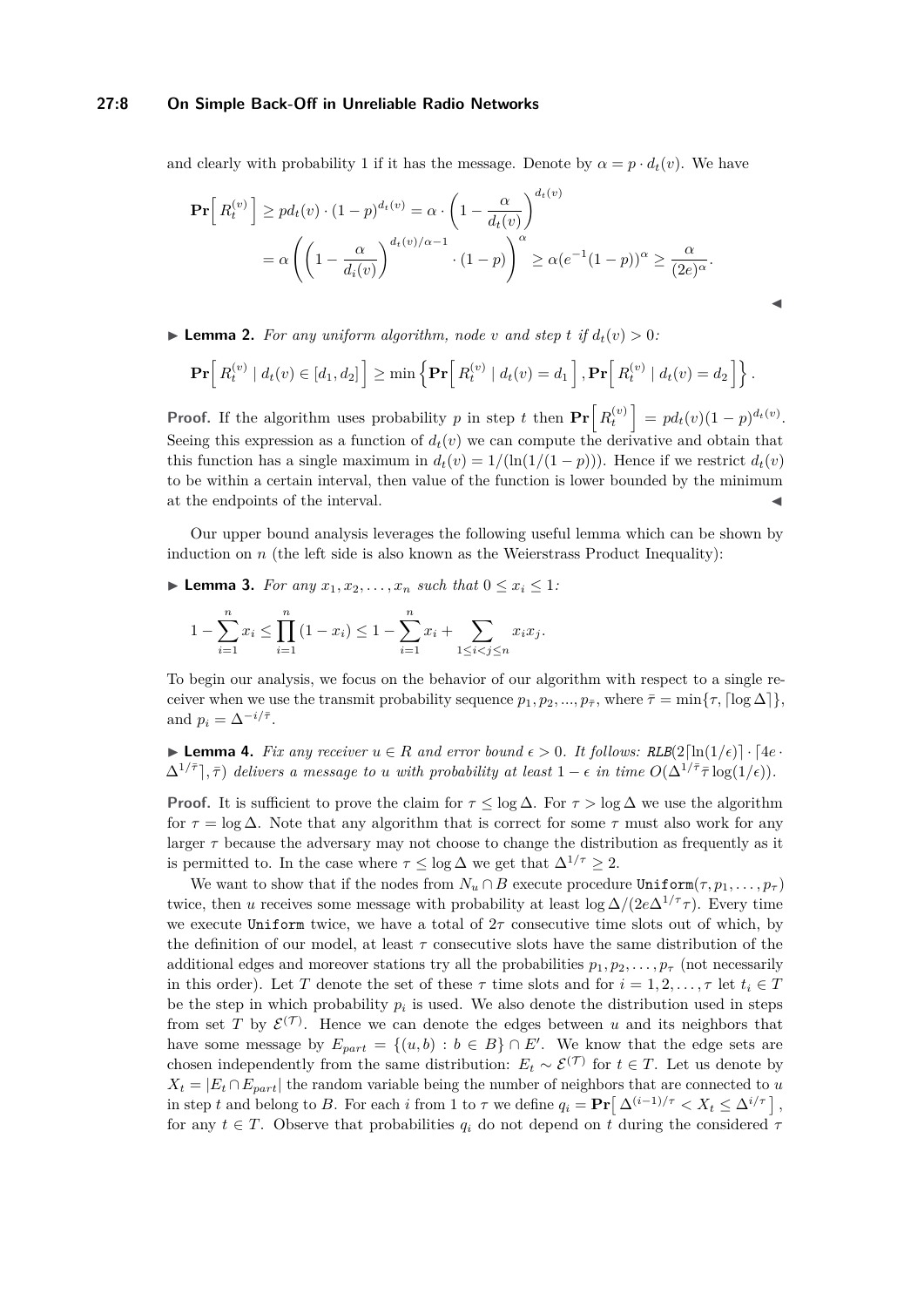rounds. Moreover since  $u \in R$  then *u* is connected via a reliable edge to at least one node in *B*, thus  $E \cap E_{part} \neq \emptyset$ , hence  $\Pr[X_t = 0] = 0$  thus:

<span id="page-8-1"></span>
$$
\sum_{i=1}^{\tau} q_i = 1,\tag{1}
$$

Let  $S_i$  denote the indicator random variable being 1 if in  $t_i$ -th round if exactly one neighbor of *u* transmits and *u* is not transmitting in round *t* and 0 otherwise. Clearly if  $S_i = 1$  in some round *t*, then *u* receives some message in round *t*. Then we would like to show for each  $i = 1, 2, \ldots, \tau$  that:

<span id="page-8-0"></span>
$$
\Pr[S_i = 1] \ge \frac{q_i}{2e\Delta^{1/\tau}}.\tag{2}
$$

In  $t_i$ -th slot the transmission probability is  $p_i = \Delta^{-i/\tau}$  and the transmission choices done by the stations are independent from the choice of edges  $E_{t_i}$  active in round  $t_i$ . Note that  $u$ might also belong *R* and try to transmit. But since  $p_i \leq 1/2$  then *u* is not transmitting with probability at least 1/2. If  $Q_i$  denotes the event that  $\Delta^{(i-1)/\tau} < X_{t_i} \leq \Delta^{i/\tau}$  then:

$$
\begin{split} \mathbf{Pr}[S_i = 1] &\geq \mathbf{Pr}[S_i = 1|Q_i] \cdot \mathbf{Pr}[Q_i] \geq p_i(\Delta^{(i-1)/\tau} + 1) \cdot (1 - p_i)^{\Delta^{(i-1)/\tau}} \cdot \frac{1}{2} \cdot q_i \\ &\geq p_i \Delta^{(i-1)/\tau} \cdot (1 - p_i)^{\Delta^{i/\tau} - 1} \cdot \frac{1}{2} \cdot q_i \\ &\geq \Delta^{-1/\tau} \cdot \left(1 - \frac{1}{\Delta^{i/\tau}}\right)^{\Delta^{i/\tau} - 1} \cdot \frac{q_i}{2} \geq \frac{q_i}{2e\Delta^{1/\tau}}, \end{split}
$$

because inequality  $(1 - 1/x)^{x-1} \ge e^{-1}$  holds for all  $x > 0$ . Since the edge sets are chosen independently in each step and the random choices of the stations whether to transmit or not are also independent from each other we have:

$$
\mathbf{Pr}\left[\bigwedge_{i=1}^{\tau} (S_i = 0)\right] = \prod_{i=1}^{\tau} \mathbf{Pr}[S_i = 0] \le \prod_{i=1}^{\tau} \left(1 - \frac{q_i}{2e\Delta^{1/\tau}}\right) \qquad \text{by Equation (2)}
$$
\n
$$
\le 1 - \sum_{i=1}^{\tau} \frac{q_i}{2e\Delta^{1/\tau}} + \sum_{1 \le i < j \le \tau} \frac{q_i q_j}{4e^2\Delta^{2/\tau}} \qquad \text{by Lemma 3}
$$
\n
$$
\le 1 - \frac{\sum_{i=1}^{\tau} q_i}{2e\Delta^{1/\tau}} + \frac{\left(\sum_{i=1}^{\tau} q_i\right)^2}{4e^2\Delta^{2/\tau}}
$$
\n
$$
\le 1 - \frac{1}{2e\Delta^{1/\tau}} + \frac{1}{4e^2\Delta^{2/\tau}} \le 1 - \frac{1}{4e\Delta^{1/\tau}} \qquad \text{by Equation (1)}
$$

Hence if we execute the procedure for  $2\tau \left[ \ln(1/\epsilon) \right] \cdot [4e \cdot \Delta^{1/\tau}]$  time steps, we have at least  $\ln(1/\epsilon)$  ·  $[4e \cdot \Delta^{1/\tau}]$  sequences of  $\tau$  consecutive time steps in which the distribution over the unreliable edges is the same and the algorithm tries all the probabilities  $\{p_1, p_2, \ldots, p_{\tau}\}\$ . Each of these procedures fails independently with probability at most  $1 - 1/(4e\Delta^{1/\tau})$ hence the probability that all the procedures fail is at most:  $\left(1 - \frac{1}{4e\Delta^{1/\tau}}\right)^{\lceil \ln(1/\epsilon) \rceil \cdot \lceil 4e\Delta^{1/\tau} \rceil} \le$  $e^{-\left\lceil \ln(1/\epsilon)\right\rceil} < \epsilon$  $-\left[\ln(1/\epsilon)\right] \leq \epsilon$ 

On closer inspection of the analysis of Lemma [4,](#page-7-1) it becomes clear that if we tweak slightly the probabilities used in our algorithm, we require fewer iterations. In more detail, the probability of a successful transmission in the case where each of the *x* transmitters broadcasts independently with probability  $\alpha/x$  is approximately  $\alpha/(2e)^{\alpha}$ . In the previous algorithm we were transmitting in successive steps with probabilities  $\Delta^{-1/\tau}, \Delta^{-2/\tau}, \ldots$ . Thus if  $x = 1$  we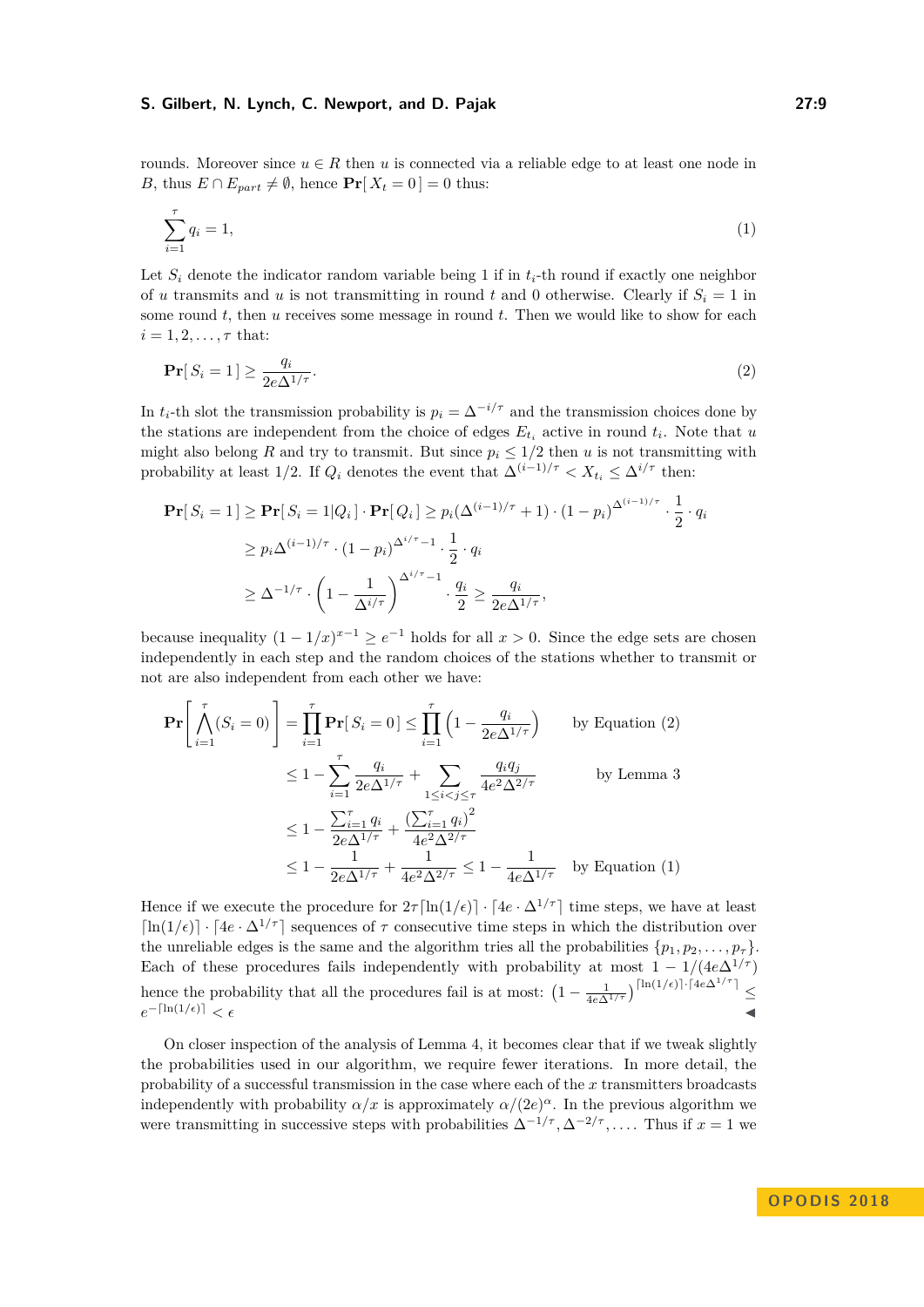#### **27:10 On Simple Back-Off in Unreliable Radio Networks**

would get in *i*-th step  $\alpha = \Delta^{-i/\tau}$  and approximately the sum of probabilities of success in  $\tau$ consecutive steps would be  $\Delta^{-1/\tau}$ . The formula  $\alpha/(2e)^{-\alpha}$  shows that the success probability depends on  $\alpha$  linearly if  $\alpha < 1$  ("too small" probability) and depends exponentially on  $\alpha$  if  $\alpha > 1$  ("too large" probability). In the previous theorem we intuitively only use the linear term. In the next one we would like to also use, to some extent, the exponential term. If we shift all the probabilities by multiplying them by a factor of  $\beta > 1$ , the total success probability would be approximately  $\beta \Delta^{-1/\tau}$  if  $x = 1$  and  $\beta(2e)^{-\beta}$  if  $x = \Delta$ . Thus by setting  $\beta = \log_{2e} \Delta/\tau$  we maximize both these values.

 **Algorithm:**  $\texttt{FRLB}(r, \bar{\tau})$  for  $i \leftarrow 1$  to  $\bar{\tau}$  do  $p_i \leftarrow \Delta^{-i/\bar{\tau}} \cdot \log_{2e} \Delta / \bar{\tau}$  **repeat** *r* times | Uniform  $(\bar{\tau}, p_1, p_2, \ldots, p_{\bar{\tau}})$ 

The following lemma makes this above intuition precise and gains a log-factor in performance in algorithm FRLB (Fast Robust Local Broadcast) compared to RLB. As part of this analysis, we add a second statement to our lemma that will prove useful during our subsequent analysis of global broadcast. The correctness of this second lemma is a straightforward consequence of the analysis.

- <span id="page-9-1"></span>**► Lemma 5.** *Fix any receiver*  $u \in R$  *and error bound*  $\epsilon > 0$ *. It follows:*
- **1.** *FRLB***(2**[ln(1/ $\epsilon$ )] ·  $\lceil 4\Delta^{1/\bar{\tau}} \bar{\tau}/\log_{2e} \Delta \rceil$ ,  $\bar{\tau}$ ) completes local broadcast with a single receiver in  $time\ O\left(\frac{\Delta^{1/\bar{\tau}}\cdot\bar{\tau}^2}{\log\Delta}\cdot\log(1/\epsilon)\right)$  with probability at least  $1-\epsilon$ , for any  $\epsilon > 0$ ,
- **2.** *FRLB***(2,**  $\bar{\tau}$ **)** *completes local broadcast with a single receiver with probability at least* $\frac{\log_{2e} \Delta}{4\Delta^{1/\bar{\tau}}\bar{\tau}}$ **.**

**Proof Idea.** The proof is similar to the one of Lemma [4.](#page-7-1) We define the probabilities *q<sup>i</sup>* and events  $Q_i$  in the same way. The key difference is in the evaluation of the probability of success in round  $t_i$  conditioned on  $Q_i$  ( $Pr[S_i = 1 | Q_i]$ ). Event  $Q_i$  restricts the number of neighbors connected to *u* to some interval. We prove that the success probability  $Pr[S_i = 1 | Q_i]$ is lower bounded by the minimum of the values at the endpoints of this interval. This is true because when *x* stations transmit with probability *p* to a common neighbor then the probability of a successful transmission seen as a function of *x* has a single maximum at  $x = 1/p$  hence its value at any point of some fixed interval is lower bounded by the minimum of the values at the endpoints.

In Lemmas [4](#page-7-1) and [5](#page-9-1) we studied the fate of a single receiver in *R* during an execution of algorithms RLB and FRLB. Here we apply this result to bound the time for all nodes in *R* to receive a message, therefore solving the local broadcast problem. In particular, for a desired error bound  $\epsilon$ , if we apply these lemmas with error bound  $\epsilon' = \epsilon/n$ , then we end up solving the single node problem with a failure probability upper bounded by  $\epsilon/n$ . Applying a union bound, it follows that the probability that any node from *R* fails to receive a message is less than  $\epsilon$ . Formally:

<span id="page-9-0"></span>**Theorem 6.** Fix an error bound  $\epsilon > 0$ . It follows that algorithm FRLB(2[ln(n/ $\epsilon$ )] ·  $\left[4\Delta^{1/\bar{\tau}}\bar{\tau}/\log \Delta\right]$ *) solves local broadcast in*  $O\left(\frac{\Delta^{1/\bar{\tau}}\cdot\bar{\tau}^2}{\log \Delta}\right)$  $\frac{\Delta^{1/\bar{\tau}}\cdot\bar{\tau}^2}{\log_{2e}\Delta}\cdot\log(n/\epsilon)$  rounds, with probability at  $least 1 - \epsilon.$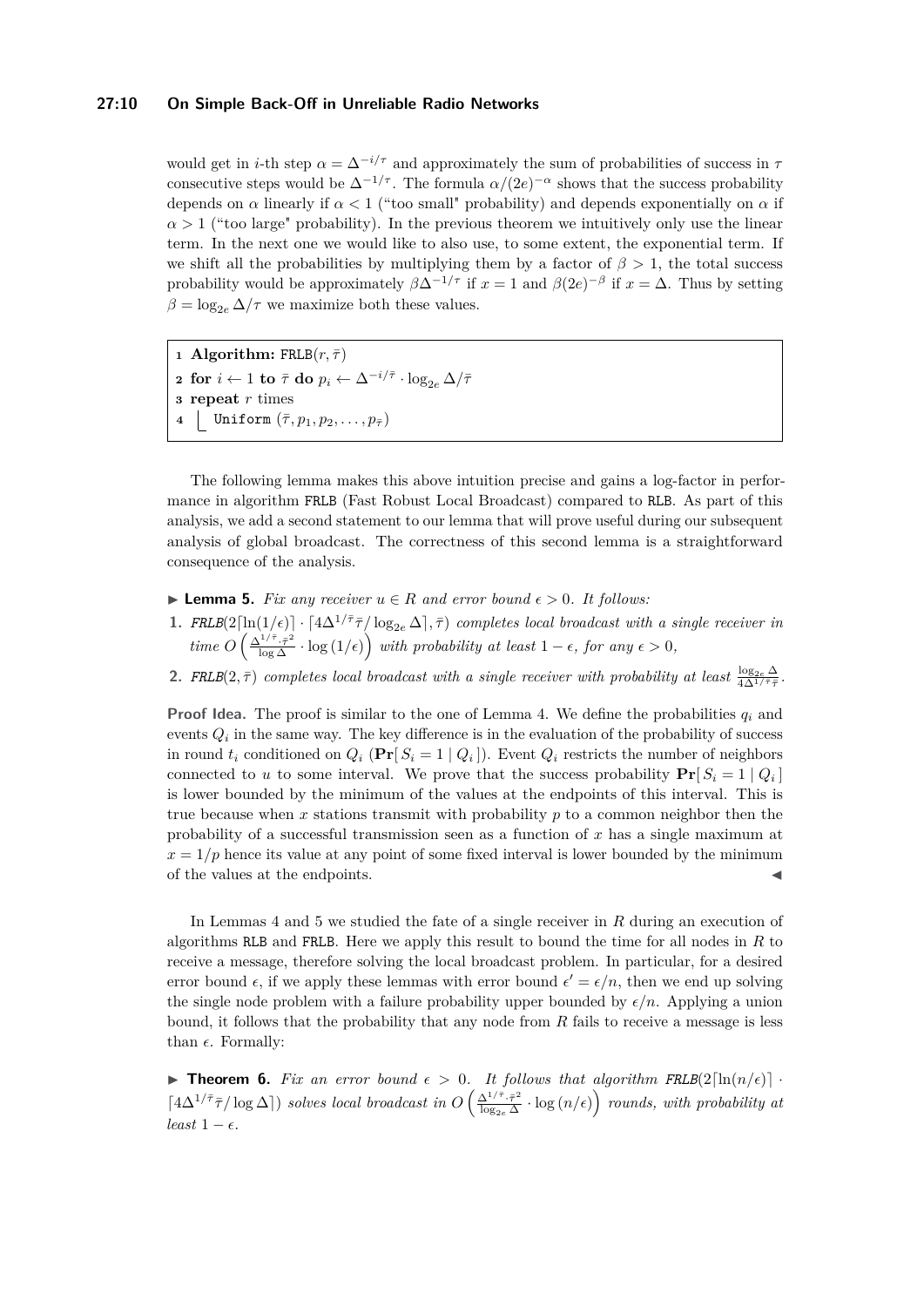# **3.2 Lower bound**

Observe that for  $\tau = \Omega(\log \Delta)$ , FRLB has a time complexity of  $O(\log \Delta \log n)$  rounds for  $\epsilon = 1/n$ , which matches the performance of the optimal algorithms for this problem in the standard radio model. This emphasizes the perhaps surprising result that even large amounts of topology changes do not impede simple uniform broadcast strategies, so long as there is independence between nearby changes.

Once  $\tau$  drops below log  $\Delta$ , however, a significant gap opens between our model and the standard radio network model. Here we prove that gap is fundamental for any uniform algorithm in our model.

In the local broadcast problem, a receiver from set  $R$  can have between 1 and  $\Delta$  neighbors in set *B*. The neighbors should optimally use probabilities close to the inverse of their number. But since the number of neighbors is unknown, the algorithm has to check all the values. If we look at the logarithm of the inverse of the probabilities (call them *log-estimates*) used in Lemma [4](#page-7-1) we get *i* log  $\Delta/\tau$ , for  $i = 1, 2, \ldots, \tau$  – which are spaced equidistantly on the interval  $[0, \log \Delta]$ . The goal of the algorithm is to minimize the maximum gap between two adjacent log-estimates placed on this interval since this maximizes the success probability in the worst case. With this in mind, in the proof of the following lower bound, we look at the dual problem. Given a predetermined sequence of probabilities used by an arbitrary uniform algorithm, we seek the largest gap between adjacent log-estimates, and then select edge distributions that take advantage of this weakness.

<span id="page-10-0"></span>**► Theorem 7.** Fix a maximum degree  $\Delta > 10$ , stability factor  $\tau < \log(\Delta-1)/16$ , and uniform *local broadcast algorithm* A*. Assume that* A *guarantees with probability at least* 1*/*2 *to solve local broadcast in*  $f(\Delta, \tau)$  *rounds when executed in any dual graph network with maximum degree*  $\Delta$  *and fading adversary with stability*  $\tau$ . It follows that  $f(\Delta, \tau) \in \Omega(\Delta^{1/\tau} \tau / \log \Delta)$ .

**Proof Idea.** In this proof we use a star with  $\Delta$  arms out of which only one is reliable – all other arms are controlled by the adversary. The single receiver *u* is the center of the star. For any uniform algorithm we divide the probabilities  $p_i$  into sequences of length  $\tau$  and find a distribution in which the degree of *u* is "hard" for each sequence. The algorithm places *τ* log-estimates on interval  $[0, \log \Delta]$  we, as an adversary, can clearly find a largest gap between adjacent log-estimates of length approximately  $\log \Delta / \tau$ . We choose the degree *d* of *u* such that its logarithm is inside this gap (in correct distances from both its endpoints). With this choice we can upper bound the probability of a successful transmission in any step during these *τ* steps, because the distance between the log-estimate and the logarithm of the degree of *u* gives us lower bound on  $dp_i$  if  $p_i > 1/d$  or of  $1/(dp_i)$  if  $p_i < 1/d$  which in turn upper bounds the probability of a successful transmission.

In our next theorem, we refine the argument used in Theorem [7](#page-10-0) for the case where *τ* is a non-trivial amount smaller than the log  $\Delta$  threshold. We will argue that for smaller  $\tau$ , the complexity is  $\Omega(\Delta^{1/\tau} \tau^2/\log \Delta)$ , which more exactly matches our best upper bound. We are able to trade this small amount of extra wiggle room in  $\tau$  for a stronger lower bound because it simplifies certain probabilistic obstacles in our argument. Combined with our previous theorem, the below result shows our upper bound performance is asymptotically optimal for uniform algorithms for all but a narrow range of stability factors, for which it is near tight.

<span id="page-10-1"></span>**Fix** a maximum degree  $\Delta \ge 10$ , stability factor  $\tau \le \ln(\Delta - 1)/(12 \log \log(\Delta -$ 1))*, and uniform local broadcast algorithm* A*. Assume that* A *guarantees with probability at least*  $1/2$  *to solve local broadcast in*  $f(\Delta, \tau)$  *rounds when executed in any dual graph network with maximum degree*  $\Delta$  *and fading adversary with stability*  $\tau$ . It follows that  $f(\Delta, \tau) \in \Omega(\Delta^{1/\tau} \tau^2 / \log \Delta).$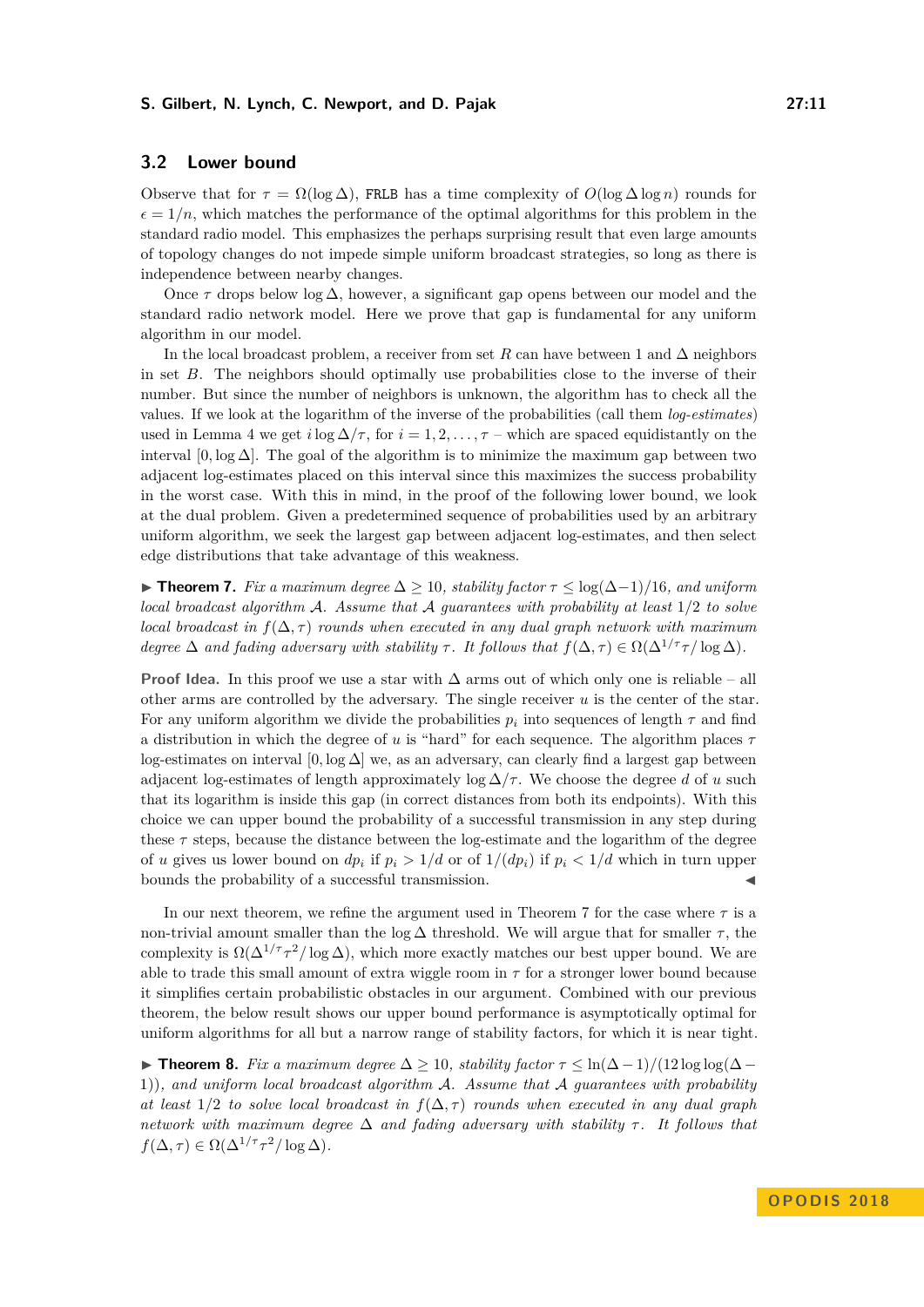# **27:12 On Simple Back-Off in Unreliable Radio Networks**

**Proof Idea.** The proof is similar to proof of Theorem [7.](#page-10-0) Here we also find a gap of length  $\log \Delta/\tau$  and then we argue that in a "proximity" of each such a large gap there has to exist a large number of log-estimates. The proximity is defined so that all log-estimates outside of it are (almost) irrelevant, give a very small probability of success, if we choose the logarithm of the degree of  $u$  to be inside the considered gap. This in turn implies that in the remaining part of the interval the "density" of log-estimates is lower hence there must exist another large gap. By repeating this argument we can derive a contradiction with the assumed time complexity. The reason why we need to restrict  $\tau$  is that our defined proximity must be of the same order as  $\log \Delta / \tau$  which is no longer true for  $\tau$  being close to  $\log \Delta$ .

# **4 Global Broadcast**

We now turn our attention to the global broadcast problem. Our upper bound will use the same broadcast probability sequence as our best local broadcast algorithm from before. As with local broadcast, for  $\tau \geq \log \Delta$ , our performance nearly matches the optimal performance in the standard radio network model, and then degrades as  $\tau$  shrinks toward 1. Our lower bound will establish that this degredation is near optimal for uniform algorithms in this setting. In this section we also use the notation  $\bar{\tau} = \min\{\tau, \lceil \log \Delta \rceil\}.$ 

# **4.1 Upper Bound**

A uniform global broadcast algorithm requires each node to cycle through a predetermined sequence of broadcast probabilities once it becomes *active* (i.e., has received the broadcast message). The only slight twist in our algorithm's presentation is that we assume that once a node becomes active, it waits until the start of the next probability cycle to start broadcasting. To implement this logic in pseudocode, we use the variable *Time* to indicate the current global round count. We detail this algorithm below (notice, the  $FRLB(2)$  is the local broadcast algorithm analyzed in Lemma [5\)](#page-9-1).

```
1 Algorithm: RGB(\epsilon)
```

```
2 Wait until receiving the message
```

```
3 Wait until (Time \text{ mod } 2\overline{\tau}) = 0
```

```
4 repeat \left[\ln\left(2n/\epsilon\right)\right] \cdot \left[4\Delta^{1/\bar{\tau}}\bar{\tau}/\log \Delta\right] times
```

```
5 FRLB(2)
```
<span id="page-11-0"></span> $\triangleright$  **Theorem 9.** Fix an error bound  $\epsilon > 0$ . It follows that algorithm RGB( $\epsilon$ ) completes global *broadcast in time*  $O((D + \log(n/\epsilon)) \cdot \frac{\Delta^{1/\bar{\tau}} \bar{\tau}^2}{\log \Delta})$ , with probability at least  $1 - \epsilon$ .

**Proof Idea.** Here we use the same idea as in the proof of [\[2,](#page-15-10) Theorem 4]. There a local broadcast algorithm (*Decay*) is used as a black box in a global broadcast algorithm. We use a different local broadcast algorithm (FRLB) but the same analysis applies.

# **4.2 Lower Bound**

The global broadcast lower bound of  $\Omega(D \log(n/D))$ , proved by Kushilevitz and Mansour [\[13\]](#page-16-3) for the standard radio network model, clearly still holds in our setting, as the radio network model is a special case of the dual graph model where  $E' = E$ . Similarly, the  $\Omega(\log n \log \Delta)$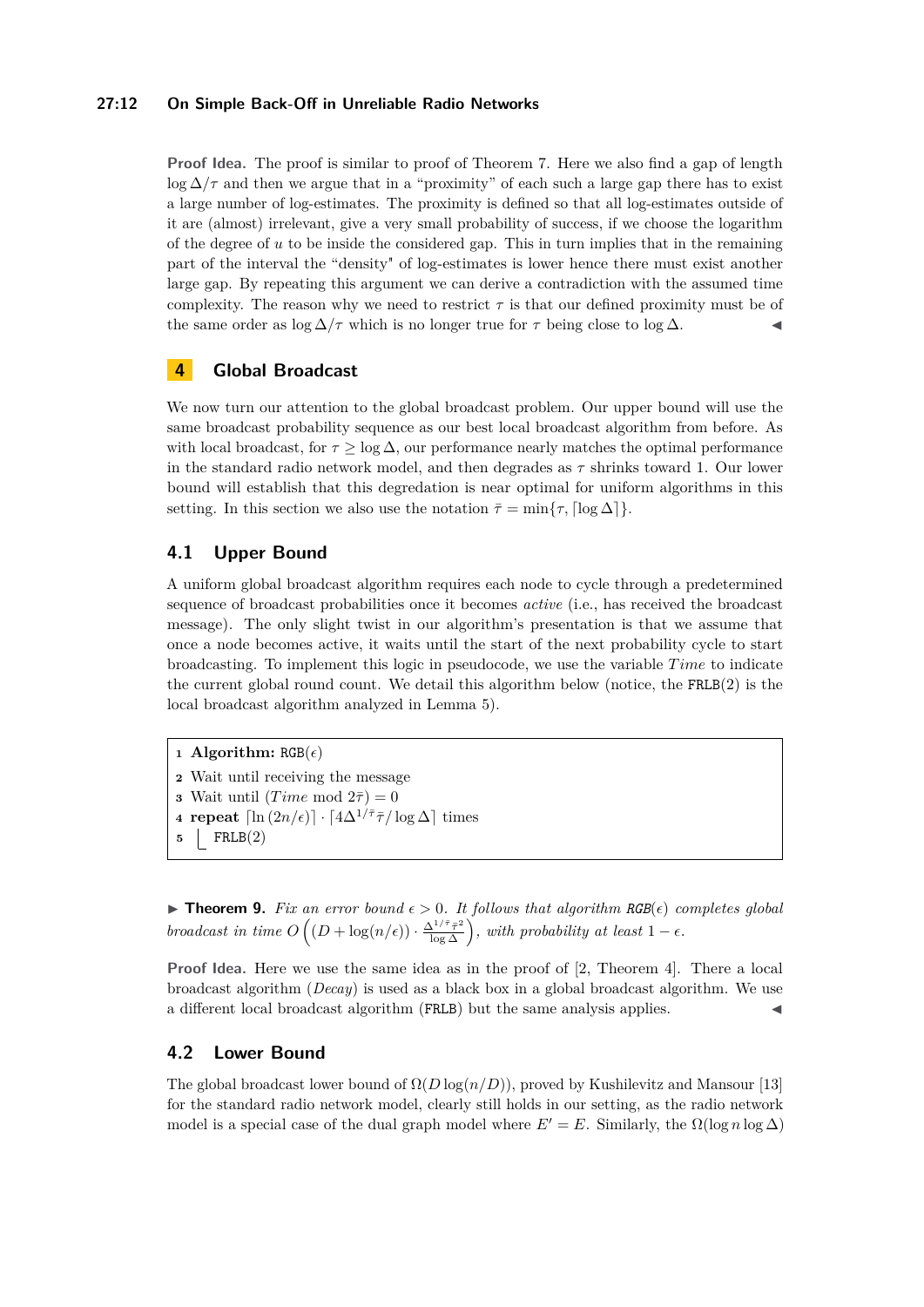lower bound proved by Alon *et al.* [\[1\]](#page-15-11) also applies.<sup>[3](#page-12-1)</sup> It follows that for  $\tau \ge \log \Delta$ , we almost match the optimal bound for the standard radio network model, and do match the time of the seminal algorithm of Bar-Yehuda et al. [\[2\]](#page-15-10).

For smaller  $\tau$ , this performance degrades rapidly. Here we prove this degradation is near optimal for uniform global broadcast algorithms in our model. We apply the obvious approach of breaking the problem of global broadcast into multiple sequential instances of local broadcast (though there are some non-obvious obstacles that arise in implementing this idea). As with our local broadcast lower bounds, we separate out the case where  $\tau$  is at least a 1*/* log log ∆ factor smaller than our log ∆ threshold, as we can obtain a slightly stronger bound under this assumption.

<span id="page-12-0"></span> $\triangleright$  **Theorem 10.** *Fix a maximum degree*  $\Delta \ge 10$ *, stability factor τ, diameter D* ≥ 24 *and uniform global broadcast algorithm* A*. Assume that* A *solves global broadcast in expected time*  $f(\Delta, D, \tau)$  *in all graphs with diameter D, maximum degree*  $\Delta$  *and fading adversary with stability τ . It follows that:*

**1.** *if*  $\tau < \ln(\Delta - 1)/(12 \log \log(\Delta - 1))$  *then*  $f(\Delta, D, \tau) \in \Omega(D\Delta^{1/\tau} \tau^2/\log \Delta)$ *,* **2.** *if*  $\tau < \ln(\Delta - 1)/16$  *then*  $f(\Delta, D, \tau) \in \Omega(D\Delta^{1/\tau}\tau/\log \Delta)$ .

**Proof Idea.** In this proof we connect together  $\Omega(D)$  gadgets used in the proof of Theorem [7](#page-10-0) (and [8\)](#page-10-1) and lower bound the time the message spends in each of the gadgets. The only problem in this approach is that after the message enters to the next gadget, the adversary might not be allowed to change the distribution for some number of steps. We solve this by keeping a distribution that is "hard" for the first *τ* probabilities of the algorithm in each of the gadgets that has not been reached by the message yet.

# **5 Correlations**

Here we explore a promising direction for the study of broadcast in realistic radio network models. In particular, the fading adversary studied above assumes that the distribution draws are independent. As we will show, interesting results are still possible when considering the even more general case where the marginal distributions in each step are not necessarily independent in each round. More precisely, in this case, the adversary chooses a distribution over sequences of length at least  $\tau$  of the sets of unreliable edges. A sequence from this distribution is used to determine which unreliable edges are active in successive steps. The adversary after a least  $\tau$  steps can decide to change the distribution. In this model, we first show a simple lower bound that any uniform algorithm using a short list of probabilities of length *l* (our algorithms in previous sections always used list of length  $\min\{\tau, \log \Delta\}$ ) needs time  $\Omega(\sqrt{n}/l)$  for some graphs. Our lower bound uses distributions over sequences of graphs in which the degrees of nodes change by a large number in successive steps. Such large changes in degree turn out to be crucial as we show that if in the sequence taken from the distribution chosen by the adversary, in every step in expectancy only  $O(\Delta^{1/(\tau - o(\tau))})$ edges adjacent to each node can be changed then we can get an algorithm working in time  $O(\Delta^{1/\tau} \tau \log(1/\epsilon))$  with probability at least  $1 - \epsilon$  and using list of probabilities of length  $O(\min\{\tau, \log \Delta\})$ .

<span id="page-12-1"></span><sup>&</sup>lt;sup>3</sup> This bound is actually stated as  $\Omega(\log^2 n)$ , but  $\Delta = \Theta(n)$  in the lower bound network, so it can be expressed in terms of  $\Delta$  as well for our purposes here.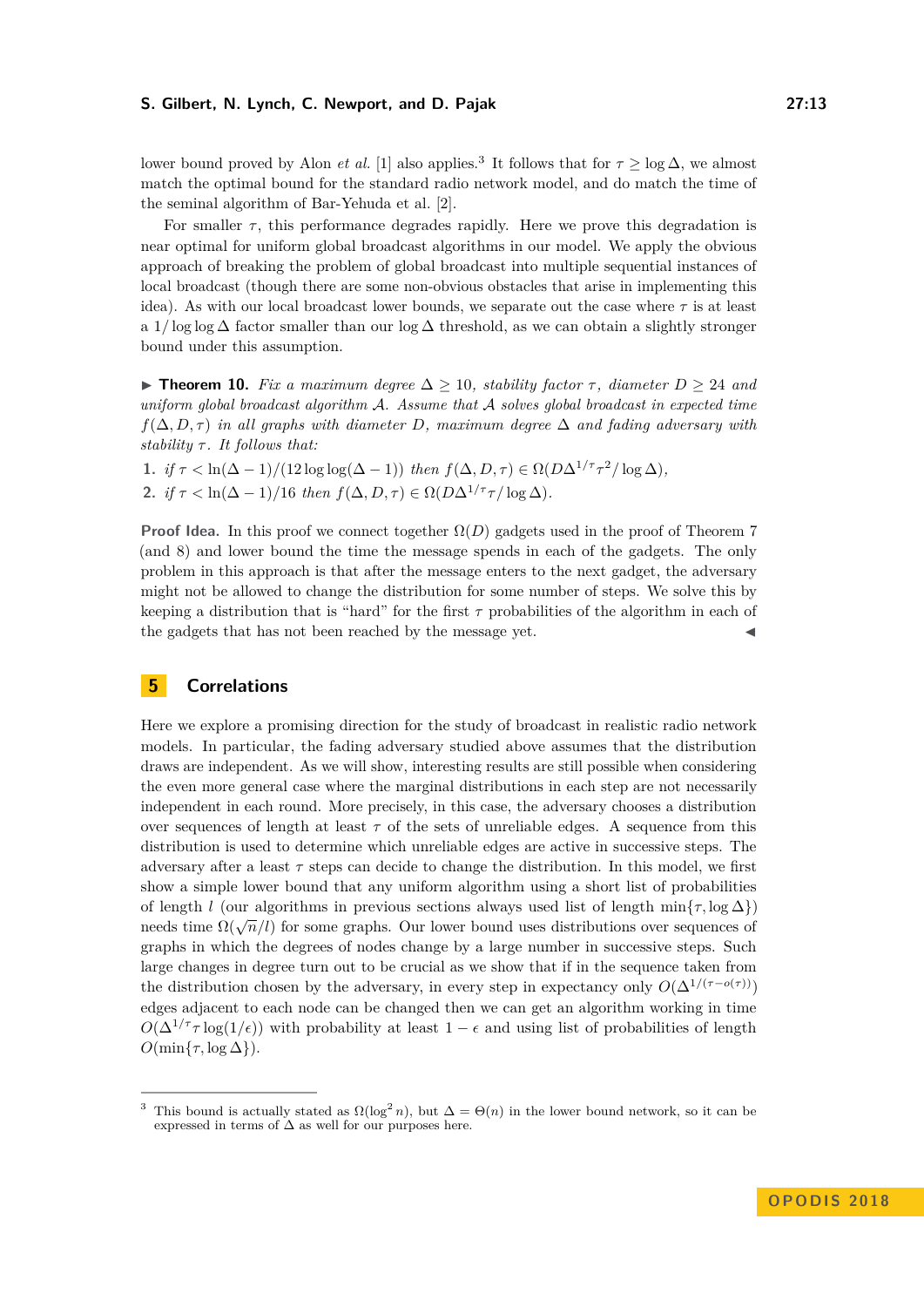# **5.1 A Lower Bound for Correlated Distributions**

The following lower bound shows that any simple back-off algorithm, similar to the ones The ionowing lower bound shows that any simple back-on algorithm, similar to the ones<br>presented in Section [3,](#page-6-0) that uses at most log  $\Delta$  probabilities requires time  $\Omega(\sqrt{\Delta}/\log \Delta)$  if arbitrary correlations are permitted.

 $\triangleright$  **Proposition 11.** *Any uniform local broadcast algorithm that repeats a procedure consisting*  $\blacktriangleright$  *Proposition 11. Any uniform local products digorithm that repeats a procedure consistent of l probabilities requires expected time*  $\Omega(\sqrt{\Delta}/l)$  *in graph with*  $\Delta = n - 2$  *<i>even if*  $\tau = \infty$ *.* 

**Proof.** Denote the procedure that is being used by the algorithm by  $\mathcal{P}$ . Assume for simplicity **Proof.** Denote the procedure that is being used by the algorithm by P. Assume that  $\sqrt{\Delta}$  is a natural number. We take as a graph a connected pair of stars.

The fist star has arms  $v_1, v_2, \ldots, v_\Delta$  and center at *u*. In the fist star, arms  $v_1, v_2, \ldots, v_\Delta$ are connected to center *u* by reliable edges. The second star has arms  $v_1, v_2, \ldots, v_{\Delta}$  and center at *v*. In the second star, connection from  $v_1$  to *v* is reliable and all other connections are unreliable. Note that by such construction, graph  $G$  is connected. All nodes, except  $v$ , are initially holding a message.

The single distribution is defined in the following way. Let  $e_i = \min\{1/p_i, \Delta\}$  for  $i = 1, 2, \ldots, l$  be the estimates used by procedure  $P$ . Let  $\bar{e}_i =$  $\int 1$  if  $e_i \geq$ √ ∆*, n* otherwise *.* Let *s* be

a number chosen uniformly at random from {1*,* 2*, . . . , l*}. In our distribution, the degree of *v* in step *t* is  $d_t = \bar{e}_{1+r_t}$ , where  $r_t$  is the remainder of  $t + s$  modulo *l*. More precisely, in step *t* in the distribution exactly  $d_t - 1$  edges chosen at random among edges between *v* and *v*<sub>2</sub>*, v*<sub>3</sub>*, . . . , v*<sub>∆</sub> are activated. Observe that before the algorithm starts, the distribution of the degree of node *v* in each step is simply a uniform number from multiset  $\{\bar{e}_1, \bar{e}_2, \ldots, \bar{e}_l\}$ . But after step 1 the sequence of degrees of *v* becomes deterministic and depends only on the value s of the shift. The dependencies are designed in such a way that if  $s = l$  (which happens with probability  $1/l$ ) then in any step *t* of the algorithm, the probability  $p_t$  used by the algorithm satisfies either  $p_t \cdot d_t \ge \sqrt{\Delta}$  or  $p_t \cdot d_t < 1/\sqrt{\Delta}$  $p_t \cdot d_t < 1/\sqrt{\Delta}$  $p_t \cdot d_t < 1/\sqrt{\Delta}$ . This means by Lemma 1 that the success probability is at most  $1/\sqrt{\Delta}$  in each step and hence by the union bound the success probability is at most  $1/\sqrt{\Delta}$  in each step and hence by the union bound<br>the success probability in the whole procedure is at most  $l/\sqrt{\Delta}$ . Thus with probability at least  $1/l$  the algorithm has to repeat procedure P at least  $\sqrt{\Delta}/(2l)$  times to get a constant probability of success. Hence the expected time is  $\Omega(\sqrt{\Delta}/l)$ .

# **5.2 Locally Limited Changes**

The previous section shows that under an adversary that is allowed to use arbitrary correlations then any simple procedure need polynomial time in the worst case.

In this section we want to consider the adversary that can use correlations but cannot change the degree too much in successive steps. Of course once every at most *τ* steps the adversary is allowed to define a completely new distribution over the unreliable edges. We want to argue that it is possible to build a simple algorithm resistant to such an adversary. Intuitively the changes of the degree are problematic only if the changes are by a large (non-constant) factor. Note by Lemma [1](#page-6-1) that if we perturb the effective degree by only a constant factor then the bound also changes only by a constant factor. Hence in order to design an algorithm that is immune to such changes we should add more "coverage" to the small-degree nodes. We do this by enhancing each phase of algorithm RLB with additional steps in which we assume that the effective degree of a node is small. The adversary may try to avoid the successful transmission in these steps by changing the degree (the adversary knows the probabilities used by the algorithm). But having the restriction on the distance the adversary can move the degree allows us to define overlapping "zones" such that in two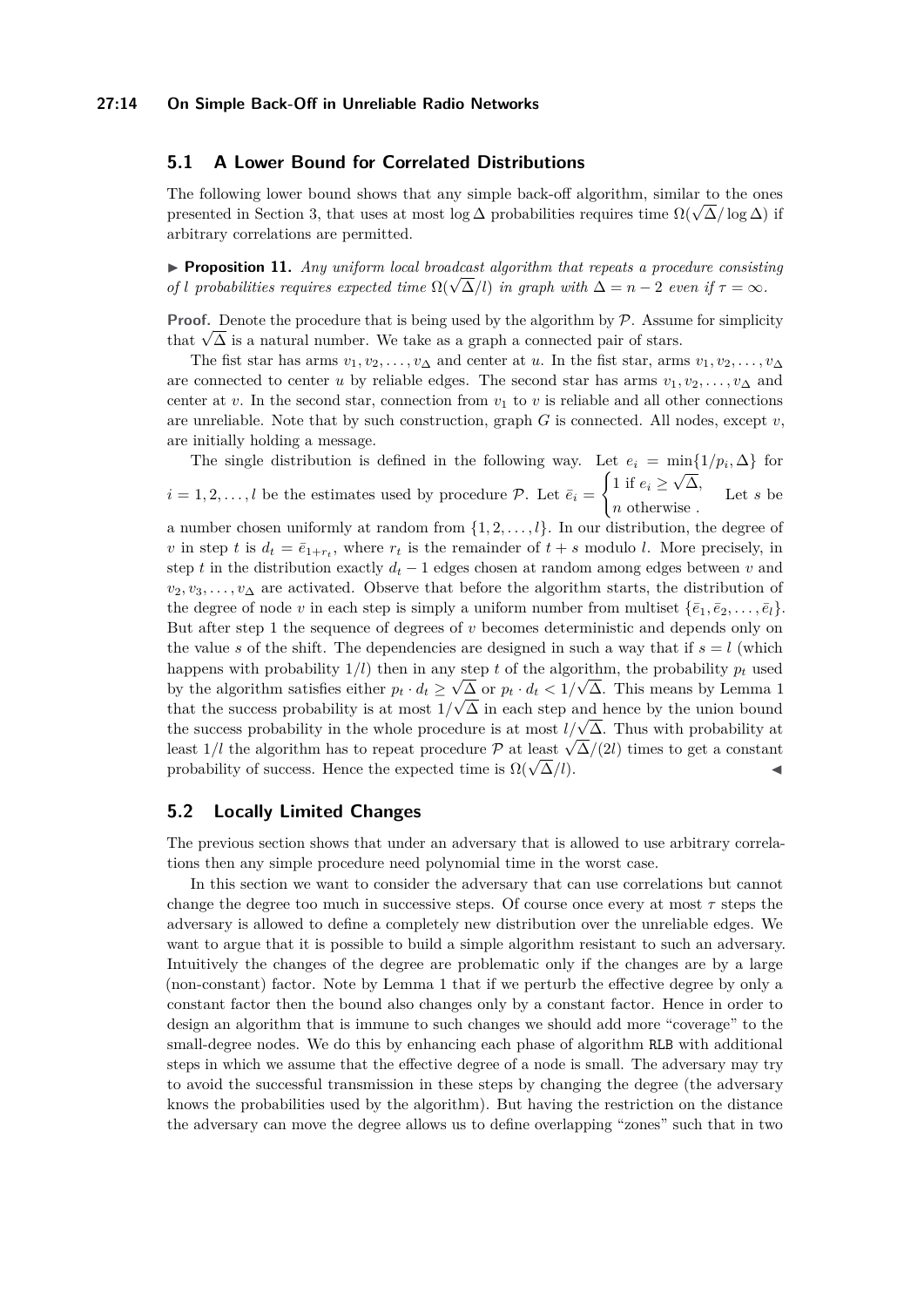consecutive steps we are sure to find the degree in one of the zones. We also have to make sure that the whole phase of the new algorithm fits into  $\tau$  steps.

Now we present algorithm RLBC (Robust Local Broadcast with Correlations). We first show that the algorithm works under  $(l, \tau)$ –deterministic adversary that can change at most *l* edges adjacent to each node per round and all the edges from  $E' \setminus E$  once every at most  $\tau$ rounds. Our algorithm will be resistant to deterministic adversary that can change at most  $\tau\Delta^{1/(\tau-o(\tau))}$  edges adjacent to each node in every step.

Then we show that it also works under restricted fading adversary with parameters  $\tau$  and *l*. Restricted fading adversary can change the distribution arbitrarily once every at most *τ* steps, if the distribution is not changed then the expected change of the degree of any node can be at most *l*. Under these restrictions, the adversary can design arbitrary correlations between successive steps. We show that RLBC works with restricted fading adversary with *l* of at most  $\Delta^{1/(\tau - o(\tau))}$ .

```
1 Algorithm: RLBC(r, \tau)2 \bar{\tau} \leftarrow \min\{[\log_{2e} \Delta/2], \tau\}; a \leftarrow [\bar{\tau}/\log_{2e} \bar{\tau}]; k \leftarrow [\Delta^{1/(\tau-2a)}]3 e_1 \leftarrow k \cdot a; e_2 \leftarrow k^2 \cdot \tau \cdot a4 repeat 2r times
5 RLB(1, \bar{\tau} - 2a)6 repeat a times
7 Uniform (1, 1/e1)
8 Uniform (1, 1/e2)
```
**► Theorem 12.** *If*  $\tau \geq 1000$  *Algorithm RLBC*(8*e*[ln(1/ $\epsilon$ ) $\Delta^{1/\tau}$ ],  $\tau$ ) *solves local broadcast in the presence of*  $\left( \left| \Delta^{\frac{1}{\tau - 2\lceil \tau/\log_2 e \rceil}} \right| \tau/2, \tau \right)$ -deterministic adversary in time  $O(\Delta^{1/\tau} \tau \log(1/\epsilon))$ *with probability*  $\overline{a}t$  *least*  $1 - \epsilon$ *.* 

**Proof Idea.** For a fixed receiver *v* we want to show that the probability that *v* receives the message in one of the *r* cycles (each 2 iterations of loop in Lines  $7 - 11$  is one cycle) is at least  $p_s = \frac{1}{8ek}$ . We do it by separately considering two cases depending on degree  $d_t(v)$ , where *t* is the first step of the considered cycle. If  $d_t(v) \geq 2l^2$  we can show that the degree cannot change in total in this cycle by more than a factor of 2 (here we use the restriction on the adversary) in which case we can show that in one of the steps of procedure RLB the probability of success is at least  $p_s$ . For smaller degrees  $d_t(v) < 2l^2$  we pick *a* pairs of steps such that in the first step of the pair the algorithm uses probability  $1/e_1$  and in the second it uses 1*/e*2. Then we observe that either in the first step of the pair the degree is at most 2*l* in which case broadcasting with probability  $1/e_1$  gives probability  $p_s/a$  of success. In the opposite case the degree is at least *l* (here we use the restriction on the adversary) in the second step and broadcasting with probability  $1/e_2$  gives probability  $p_s/a$  of success. Since we have *a* such pairs the claim follows.

The case with deterministic adversary can be generalized to stochastic restricted adversary.

**► Theorem 13.** *If*  $\tau \geq 1000$  *Algorithm RLBC*(16*e*[ln(1/ $\epsilon$ ) $\Delta^{1/\tau}$ ],  $\tau$ ) *solves local broadcast in the presence of l-restricted fading adversary using correlations with*  $l = \left[ \Delta^{\frac{1}{\tau(1-1/\log_{2e} \tau)}} \right] / 4$ *in time*  $O(\Delta^{1/\tau} \tau \log(1/\epsilon))$  *with probability at least*  $1 - \epsilon$ .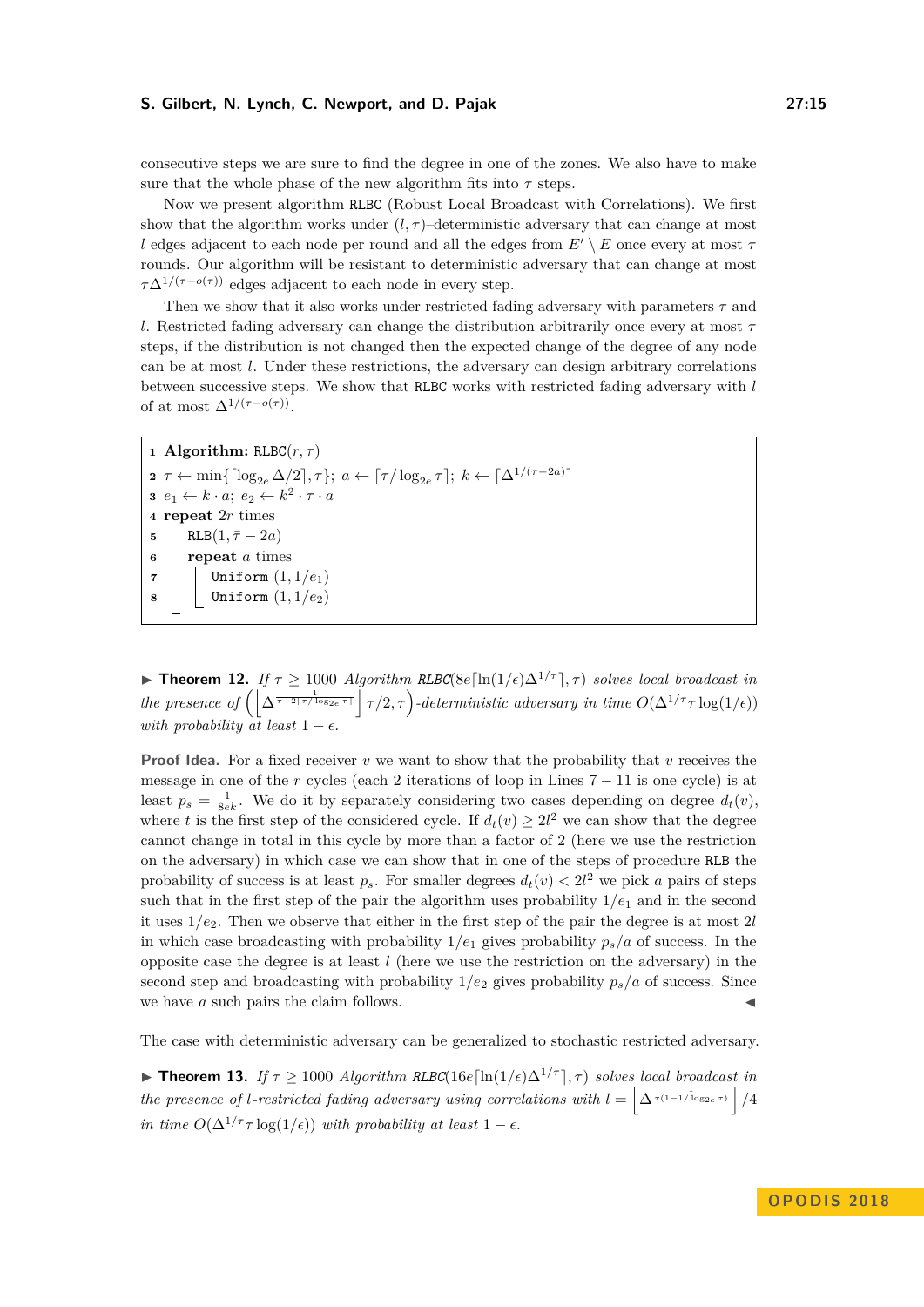#### **27:16 On Simple Back-Off in Unreliable Radio Networks**

**Proof Idea.** We show that if an algorithm works with  $2l\tau$ -deterministic adversary then it also works with *l*-stochastic adversary with correlations. We note that by Markov's inequality with probability at least  $1/(2\tau)$  the degree of the receiver changes by at most  $2l\tau$ . By the union bound with probability at least  $1/2$ , the degree does not change by more then  $2l\tau$ throughout the whole cycle of length  $\tau$ . For such cycles, the analysis of the deterministic case gives us probability  $p<sub>s</sub>$  of success. Thus in the stochastic case the probability of success in each cycle is at least  $p_s/2$ .

#### **References**

- <span id="page-15-11"></span>**1** N. Alon, A. Bar-Noy, N. Linial, and D. Peleg. A Lower Bound for Radio Broadcast. *Journal of Computer and System Sciences*, 43(2):290–298, 1991.
- <span id="page-15-10"></span>**2** Reuven Bar-Yehuda, Oded Goldreich, and Alon Itai. On the Time-Complexity of Broadcast in Multi-hop Radio Networks: An Exponential Gap Between Determinism and Randomization. *J. Comput. Syst. Sci.*, 45(1):104–126, 1992. [doi:10.1016/0022-0000\(92\)90042-H](http://dx.doi.org/10.1016/0022-0000(92)90042-H).
- <span id="page-15-4"></span>**3** Keren Censor-Hillel, Seth Gilbert, Fabian Kuhn, Nancy Lynch, and Calvin Newport. Structuring Unreliable Radio Networks. *Distributed Computing*, 27(1):1–19, 2014.
- <span id="page-15-1"></span>**4** Andrea E. F. Clementi, Angelo Monti, and Riccardo Silvestri. Round Robin is optimal for fault-tolerant broadcasting on wireless networks. *J. Parallel Distrib. Comput.*, 64(1):89–96, 2004. [doi:10.1016/j.jpdc.2003.09.002](http://dx.doi.org/10.1016/j.jpdc.2003.09.002).
- <span id="page-15-6"></span>**5** Mohsen Ghaffari. Bounds on Contention Management in Radio Networks. Master's thesis, Electrical Engineering and Computer Science, Massachusetts Institute of Technology, Cambridge, MA, February 2013.
- <span id="page-15-5"></span>**6** Mohsen Ghaffari, Bernhard Haeupler, Nancy Lynch, and Calvin Newport. Bounds on Contention Management in Radio Networks. In Marcos K. Aguilera, editor, *Distributed Computing: 26th International Symposium (DISC 2012), Salvador, Brazil, October, 2012*, volume 7611 of *Lecture Notes in Computer Science*, pages 223–237. Springer, 2012.
- <span id="page-15-8"></span>**7** Mohsen Ghaffari, Erez Kantor, Nancy Lynch, and Calvin Newport. Multi-Message Broadcast with Abstract MAC Layers and Unreliable Links. In *Proceedings of the 33nd Annual ACM Symposium on Principles of Distributed Computing (PODC'14)*, pages 56–65, Paris, France, July 2014.
- <span id="page-15-7"></span>**8** Mohsen Ghaffari, Nancy Lynch, and Calvin Newport. The Cost of Radio Network Broadcast for Different Models of Unreliable Links. In *Proceedings of the 32nd Annual ACM Symposium on Principles of Distributed Computing*, pages 345–354, Montreal, Canada, July 2013.
- <span id="page-15-9"></span>**9** Mohsen Ghaffari and Calvin Newport. A Leader Election in Unreliable Radio Networks. In *Proceedings of the International Colloquium on Automata, Languages, and Programming (ICALP)*, 2016.
- <span id="page-15-0"></span>**10** Seth Gilbert, Nancy A. Lynch, Calvin Newport, and Dominik Pajak. Brief Announcement: On Simple Back-Off in Unreliable Radio Networks. In *32nd International Symposium on Distributed Computing, DISC 2018, New Orleans, LA, USA, October 15-19, 2018*, pages 48:1–48:3, 2018. [doi:10.4230/LIPIcs.DISC.2018.48](http://dx.doi.org/10.4230/LIPIcs.DISC.2018.48).
- <span id="page-15-2"></span>**11** Fabian Kuhn, Nancy Lynch, and Calvin Newport. Brief Announcement: Hardness of Broadcasting in Wireless Networks with Unreliable Communication. In *Proceedings of the 28th Annual ACM Symposium on the Principles of Distributed Computing (PODC 2009)*, Calgary, Alberta, Canada, August 2009.
- <span id="page-15-3"></span>**12** Fabian Kuhn, Nancy Lynch, Calvin Newport, Rotem Oshman, and Andrea Richa. Broadcasting in Unreliable Radio Networks. In *Proceedings of the 29th ACM Symposium on Principles of Distributed Computing (PODC)*, pages 336–345, Zurich, Switzerland, July 2010.